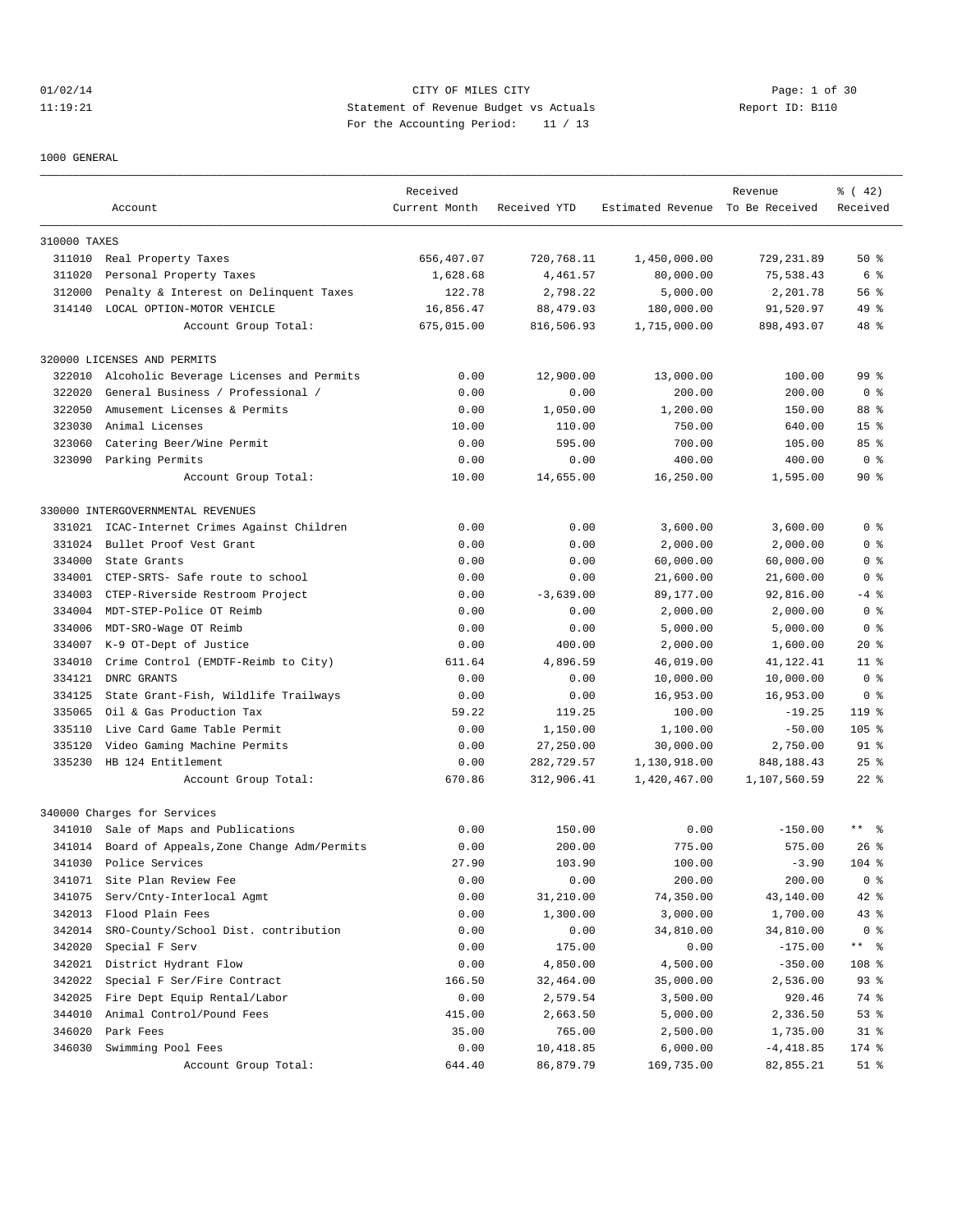## 01/02/14 Page: 2 of 30 11:19:21 Statement of Revenue Budget vs Actuals Report ID: B110 For the Accounting Period: 11 / 13

1000 GENERAL

|        |                                       | Received      |              |                   | Revenue        | % (42)                  |
|--------|---------------------------------------|---------------|--------------|-------------------|----------------|-------------------------|
|        | Account                               | Current Month | Received YTD | Estimated Revenue | To Be Received | Received                |
|        | 350000 FINES AND FORFEITURES          |               |              |                   |                |                         |
| 351030 | Fines/Surcharges/etc                  | 15,422.50     | 61,842.31    | 145,000.00        | 83, 157.69     | 43.8                    |
| 351035 | Animal Control Court Revenue          | 715.00        | 4,135.00     | 7,500.00          | 3,365.00       | 55%                     |
|        | Account Group Total:                  | 16,137.50     | 65,977.31    | 152,500.00        | 86,522.69      | 43.8                    |
|        | 360000 MISCELLANEOUS REVENUE          |               |              |                   |                |                         |
| 361005 | MidRivers Franchise Fees              | 0.00          | 42, 425.44   | 105,000.00        | 62,574.56      | $40*$                   |
| 361010 | Land Rental                           | 100.00        | 31,841.56    | 22,000.00         | $-9,841.56$    | $145$ %                 |
| 361020 | Building Rentals                      | 1,349.99      | 6,749.95     | 16,000.00         | 9,250.05       | $42*$                   |
| 362020 | MISC REVENUE                          | $-34,612.19$  | 4, 125. 31   | 2,000.00          | $-2, 125.31$   | $206$ %                 |
| 365000 | Contributions and Donations           | 0.00          | 5,100.00     | 5,000.00          | $-100.00$      | $102$ %                 |
| 366040 | Misc.-BHS                             | 0.00          | 0.00         | 800.00            | 800.00         | $0 \text{ }$ $\text{ }$ |
| 366050 | Sale of Junk/Salvage-PD cars          | 0.00          | 3,190.00     | 0.00              | $-3,190.00$    | $***$ $ \frac{6}{9}$    |
|        | Account Group Total:                  | $-33, 162.20$ | 93, 432.26   | 150,800.00        | 57, 367. 74    | 62 %                    |
|        | 370000 INVESTMENT EARNINGS            |               |              |                   |                |                         |
|        | 371010 Investment Earnings            | 0.00          | 543.97       | 2,000.00          | 1,456.03       | $27$ $%$                |
|        | Account Group Total:                  | 0.00          | 543.97       | 2,000.00          | 1,456.03       | 27%                     |
|        | 380000 OTHER FINANCING SOURCES        |               |              |                   |                |                         |
| 382020 | Compensation for Loss of Fixed Assets | 1,811.31      | 1,811.31     | 0.00              | $-1,811.31$    | $***$ $ \frac{6}{9}$    |
| 383000 | Interfund Operating Transfer          | 16,597.04     | 116,250.16   | 512,939.00        | 396,688.84     | $23$ $%$                |
|        | Account Group Total:                  | 18,408.35     | 118,061.47   | 512,939.00        | 394,877.53     | $23$ $%$                |
|        | Fund Total:                           | 677.723.91    | 1,508,963.14 | 4,139,691.00      | 2,630,727.86   | 36%                     |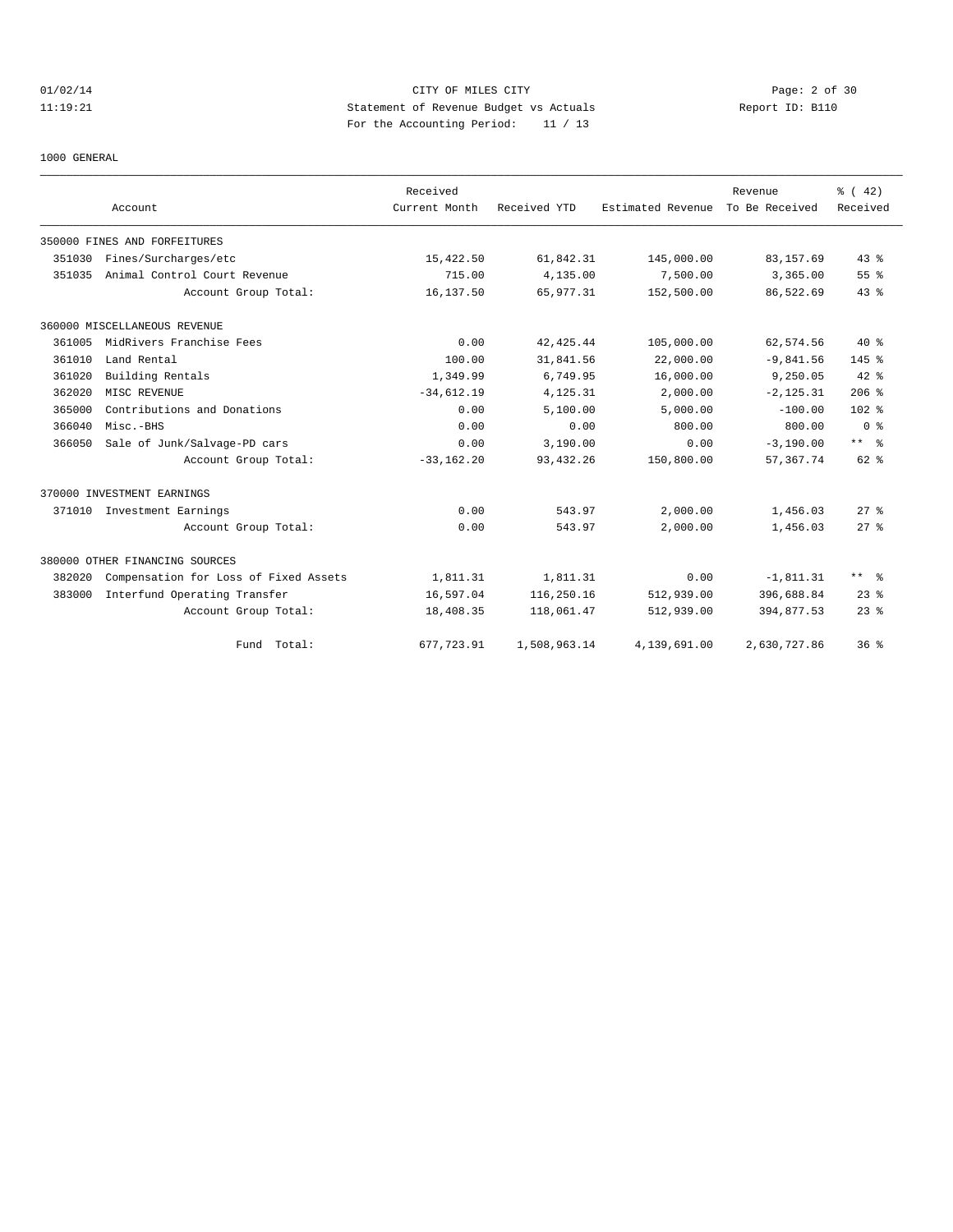## 01/02/14 Page: 3 of 30 11:19:21 Statement of Revenue Budget vs Actuals Report ID: B110 For the Accounting Period: 11 / 13

2220 LIBRARY

|        |                                   | Received      |              |                   | Revenue        | $\frac{1}{6}$ (42) |
|--------|-----------------------------------|---------------|--------------|-------------------|----------------|--------------------|
|        | Account                           | Current Month | Received YTD | Estimated Revenue | To Be Received | Received           |
|        | 340000 Charges for Services       |               |              |                   |                |                    |
| 341075 | Serv/Cnty-Interlocal Agmt         | 0.00          | 0.00         | 38,267.00         | 38,267.00      | 0 <sub>8</sub>     |
| 346070 | Library Fees                      | 280.35        | 1,945.15     | 4,000.00          | 2,054.85       | 49 %               |
| 346074 | Book Sales                        | 69.60         | 207.75       | 400.00            | 192.25         | $52$ $%$           |
|        | Account Group Total:              | 349.95        | 2,152.90     | 42,667.00         | 40,514.10      | 5 <sup>8</sup>     |
|        | 360000 MISCELLANEOUS REVENUE      |               |              |                   |                |                    |
| 362020 | MISC REVENUE                      | 0.00          | 111.74       | 0.00              | $-111.74$      | $***$ 8            |
| 365035 | Donation-Library Board of Trustee | 434.95        | 2,962.15     | 0.00              | $-2,962.15$    | $***$ $\approx$    |
|        | Account Group Total:              | 434.95        | 3,073.89     | 0.00              | $-3,073.89$    | $***$ $ -$         |
|        | 380000 OTHER FINANCING SOURCES    |               |              |                   |                |                    |
| 383000 | Interfund Operating Transfer      | 23,623.91     | 118, 119.55  | 283,487.00        | 165, 367.45    | 42 %               |
|        | Account Group Total:              | 23,623.91     | 118, 119.55  | 283,487.00        | 165, 367.45    | 42 %               |
|        | Fund Total:                       | 24,408.81     | 123, 346. 34 | 326,154.00        | 202,807.66     | 38 <sup>8</sup>    |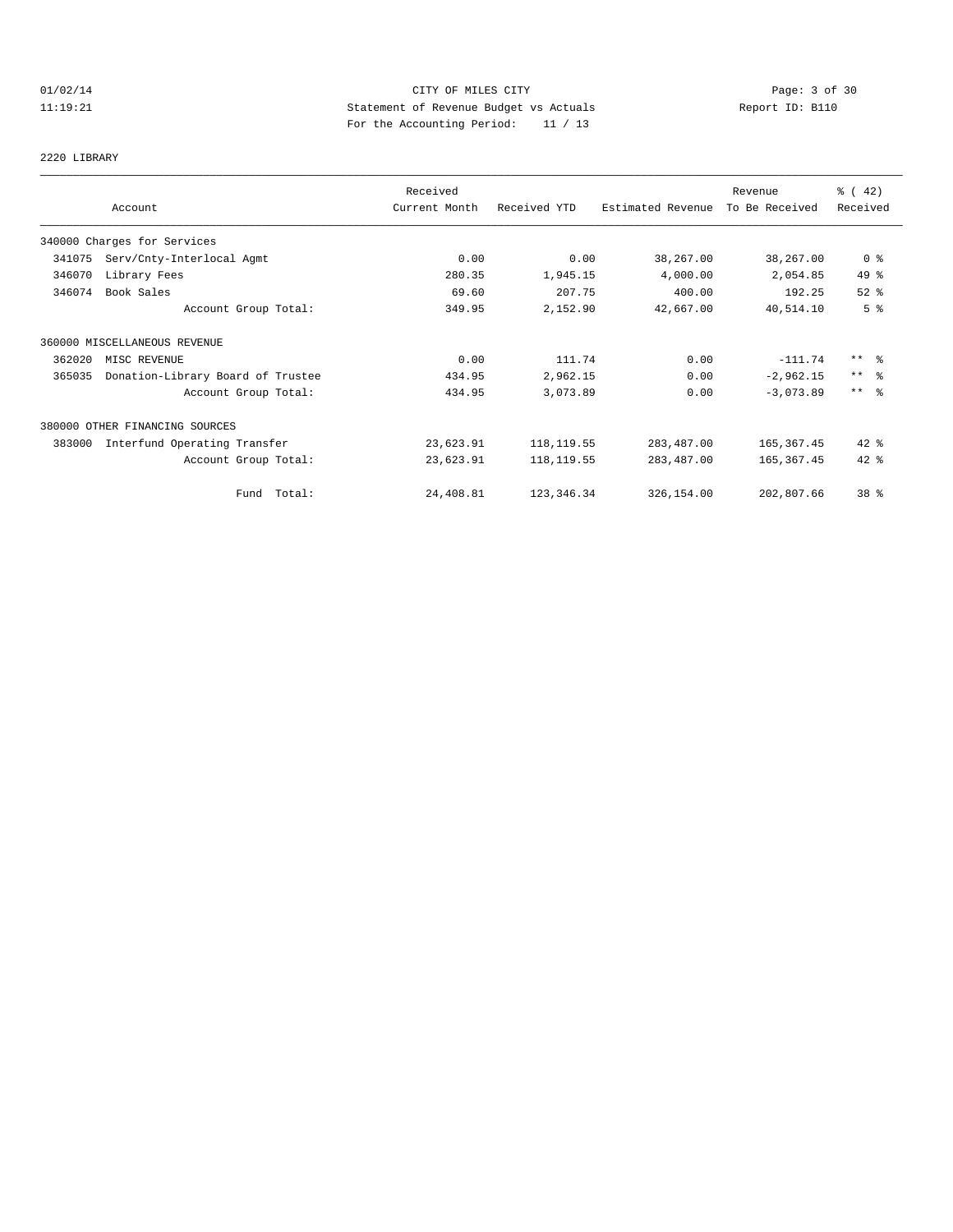## 01/02/14 CITY OF MILES CITY Page: 4 of 30<br>11:19:21 Statement of Revenue Budget vs Actuals Report ID: B110<br>Por the Accumular Deviced: 21/12 11:19:21 Statement of Revenue Budget vs Actuals Report ID: B110 For the Accounting Period: 11 / 13

#### 2260 EMERGENCY DISASTER

|              |                                        | Received      |                |                   | Revenue        | $\frac{1}{6}$ (42) |
|--------------|----------------------------------------|---------------|----------------|-------------------|----------------|--------------------|
|              | Account                                | Current Month | Received YTD   | Estimated Revenue | To Be Received | Received           |
| 310000 TAXES |                                        |               |                |                   |                |                    |
| 311010       | Real Property Taxes                    | 1.15          | 42.05          | 0.00              | $-42.05$       | $***$ %            |
| 311020       | Personal Property Taxes                | 0.00          | 2.09           | 0.00              | $-2.09$        | $***$ $\approx$    |
| 312000       | Penalty & Interest on Delinquent Taxes | 1.00          | 15.46          | 0.00              | $-15.46$       | $***$ $\approx$    |
|              | Account Group Total:                   | 2.15          | 59.60          | 0.00              | $-59.60$       | $***$ $\approx$    |
|              | 330000 INTERGOVERNMENTAL REVENUES      |               |                |                   |                |                    |
| 331113       | FEMA -Projects                         | 0.00          | $-13, 249.48$  | 0.00              | 13,249.48      | $***$ %            |
|              | Account Group Total:                   | 0.00          | $-13, 249, 48$ | 0.00              | 13,249.48      | $***$ %            |
|              | Total:<br>Fund                         | 2.15          | $-13, 189, 88$ | 0.00              | 13,189.88      | $***$ %            |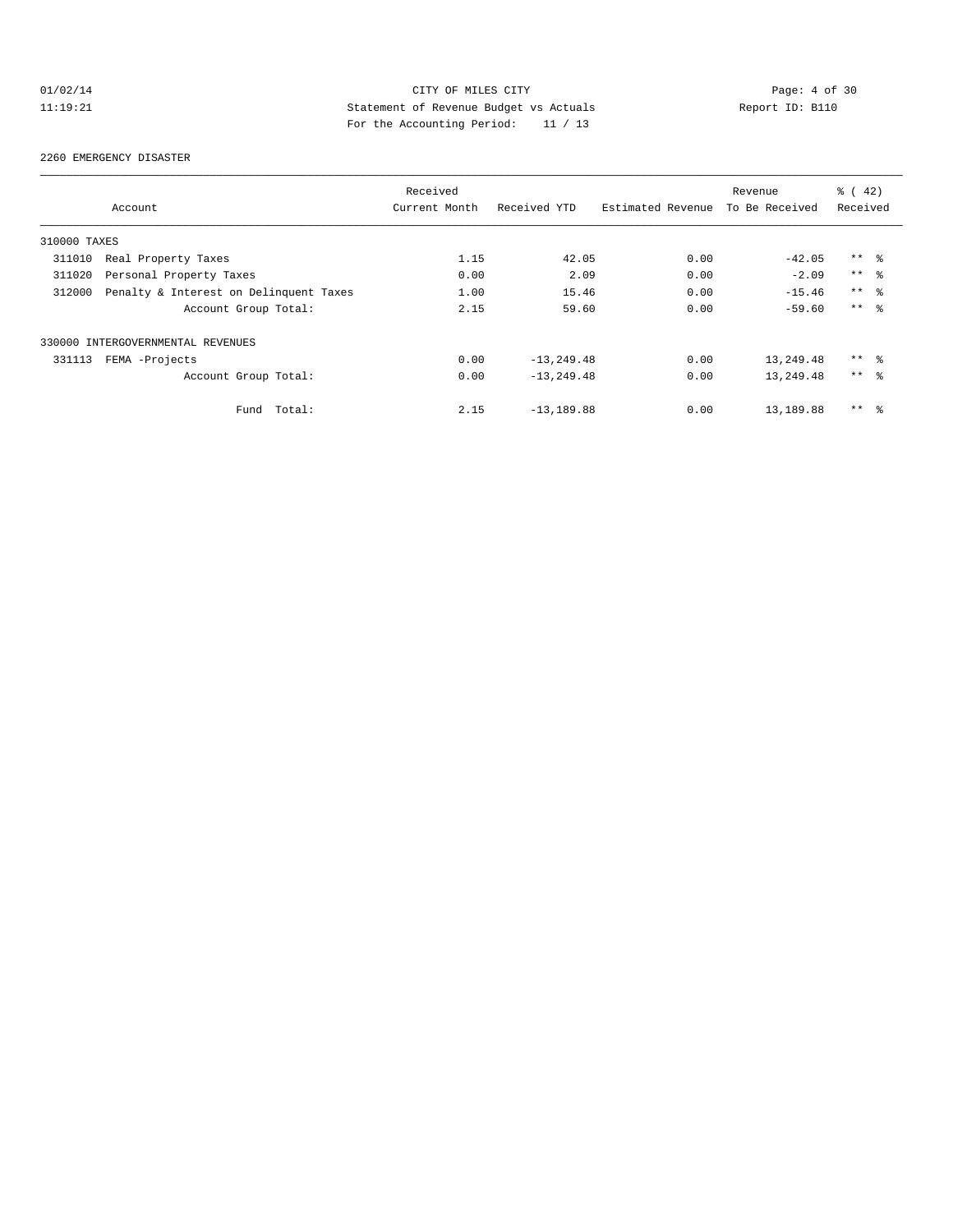## 01/02/14 CITY OF MILES CITY Page: 5 of 30<br>11:19:21 Statement of Revenue Budget vs Actuals Report ID: B110<br>21 Pay the Accumbing Device: 11/12 11:19:21 Statement of Revenue Budget vs Actuals Report ID: B110 For the Accounting Period: 11 / 13

#### 2270 Health

|                                        | Received      |              |                   | Revenue        | % (42)         |
|----------------------------------------|---------------|--------------|-------------------|----------------|----------------|
| Account                                | Current Month | Received YTD | Estimated Revenue | To Be Received | Received       |
| 340000 Charges for Services            |               |              |                   |                |                |
| Health Inspection Fees<br>344030       | 0.00          | 0.00         | 15,000.00         | 15,000.00      | 0 <sup>8</sup> |
| Account Group Total:                   | 0.00          | 0.00         | 15,000.00         | 15,000.00      | 0 <sup>8</sup> |
| 380000 OTHER FINANCING SOURCES         |               |              |                   |                |                |
| 383000<br>Interfund Operating Transfer | 0.00          | 0.00         | 30,000.00         | 30,000.00      | 0 %            |
| Account Group Total:                   | 0.00          | 0.00         | 30,000.00         | 30,000.00      | 0 <sup>8</sup> |
| Total:<br>Fund                         | 0.00          | 0.00         | 45,000.00         | 45,000.00      | 0 <sup>8</sup> |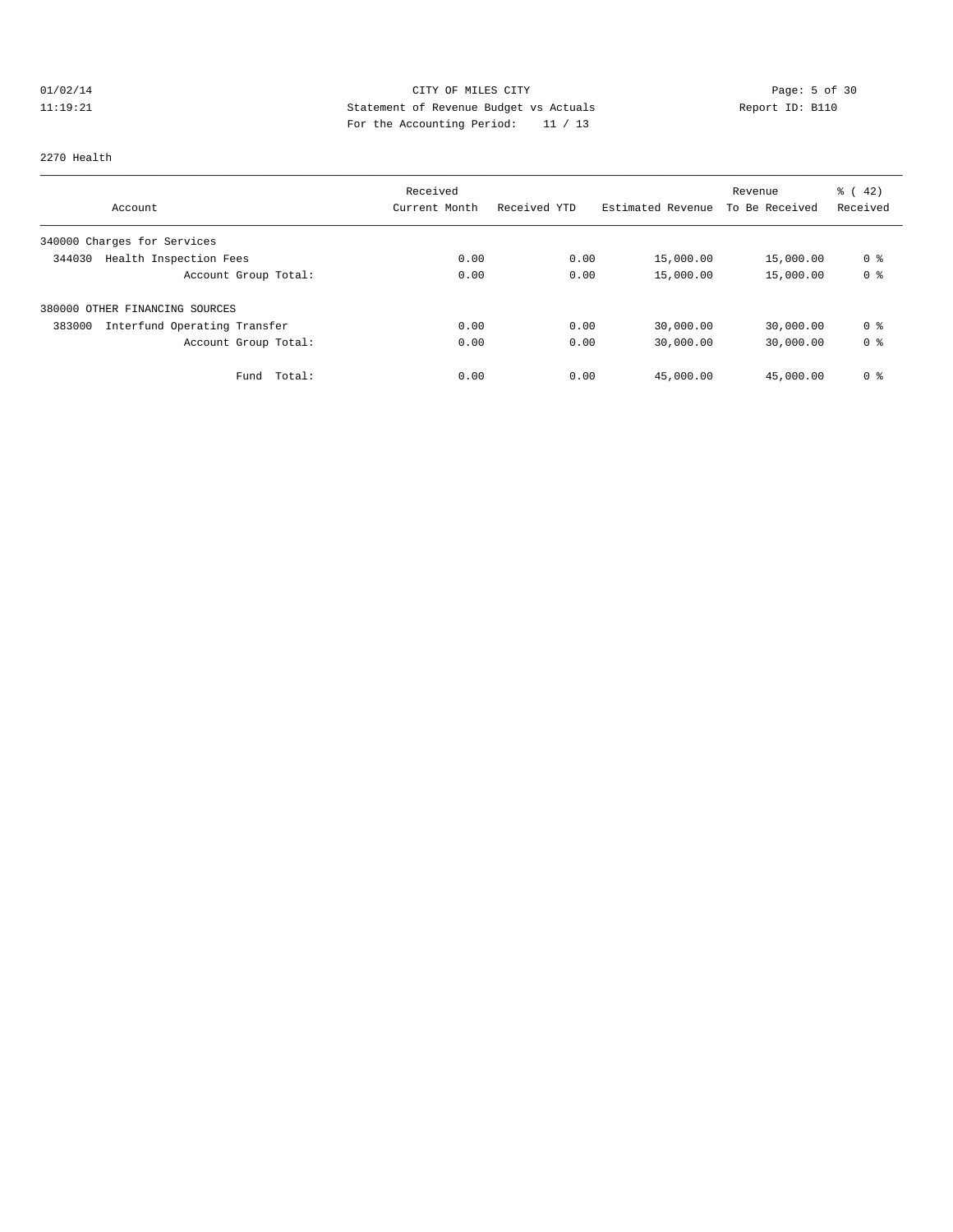## 01/02/14 Page: 6 of 30 11:19:21 Statement of Revenue Budget vs Actuals Report ID: B110 For the Accounting Period: 11 / 13

2372 Permissive Medical Levy

|              | Account                                | Received<br>Current Month | Received YTD | Estimated Revenue | Revenue<br>To Be Received | $\frac{1}{6}$ ( 42)<br>Received |
|--------------|----------------------------------------|---------------------------|--------------|-------------------|---------------------------|---------------------------------|
| 310000 TAXES |                                        |                           |              |                   |                           |                                 |
| 311010       | Real Property Taxes                    | 64,963.25                 | 70,742.01    | 91,209.00         | 20,466.99                 | 78 %                            |
| 311020       | Personal Property Taxes                | 162.02                    | 429.33       | 2,545.00          | 2,115.67                  | $17*$                           |
| 312000       | Penalty & Interest on Delinquent Taxes | 3.94                      | 84.95        | 0.00              | $-84.95$                  | $***$ %                         |
|              | Account Group Total:                   | 65,129.21                 | 71,256.29    | 93,754.00         | 22,497.71                 | 76 %                            |
|              | Total:<br>Fund                         | 65,129.21                 | 71,256.29    | 93,754.00         | 22,497.71                 | 76 %                            |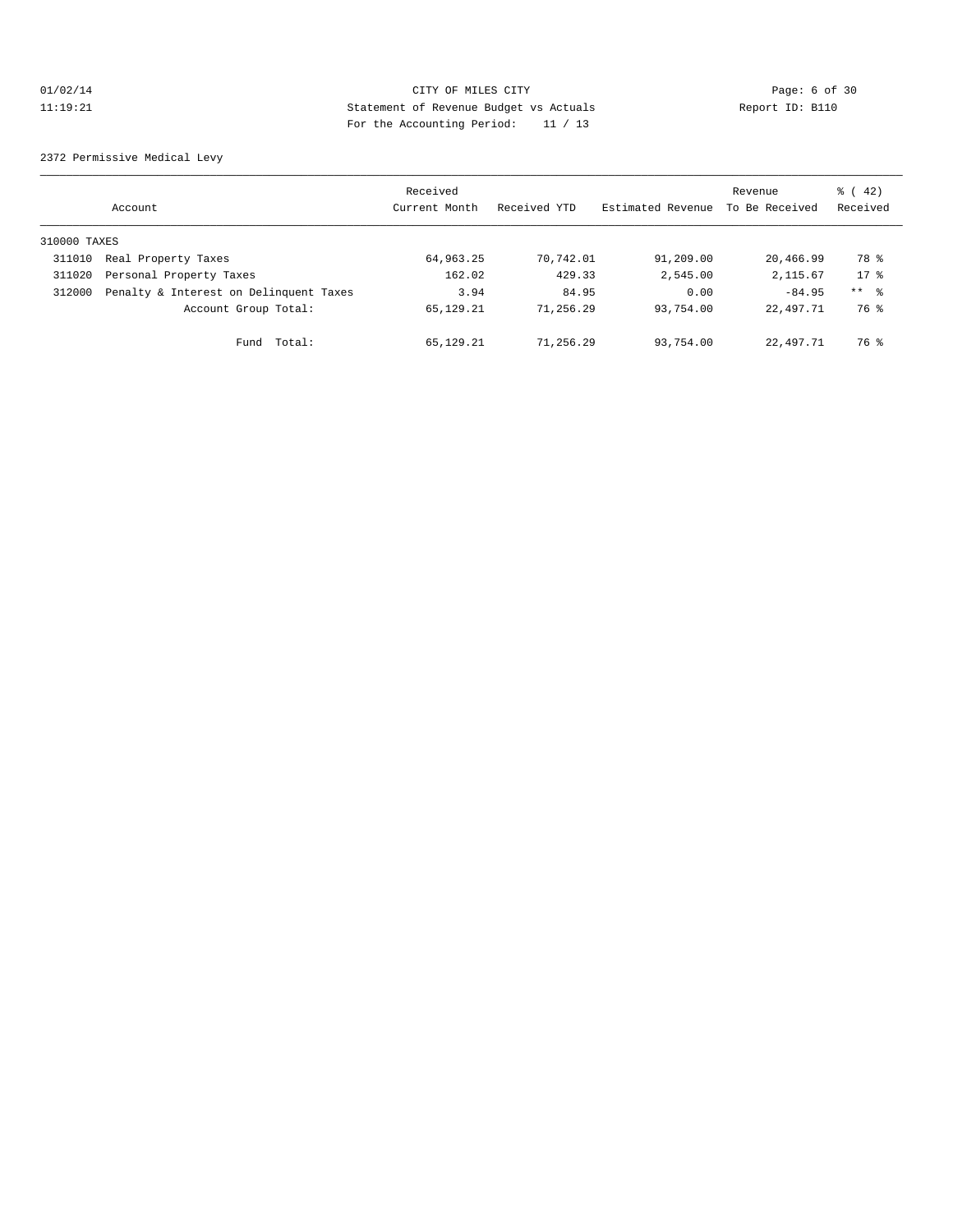## 01/02/14 CITY OF MILES CITY Page: 7 of 30<br>11:19:21 Statement of Revenue Budget vs Actuals Report ID: B110<br>21 Page the New Statement Contractor Page of 2016 11:19:21 Statement of Revenue Budget vs Actuals Report ID: B110 For the Accounting Period: 11 / 13

#### 2394 BUILDING CODE ENFORCEMENT

| Account                              | Received<br>Current Month | Received YTD | Estimated Revenue | Revenue<br>To Be Received | $\frac{1}{6}$ (42)<br>Received |
|--------------------------------------|---------------------------|--------------|-------------------|---------------------------|--------------------------------|
| 320000 LICENSES AND PERMITS          |                           |              |                   |                           |                                |
| Building & Related Permits<br>323010 | 1,292.00                  | 61,553.55    | 75,000.00         | 13,446.45                 | $82*$                          |
| Account Group Total:                 | 1,292.00                  | 61,553.55    | 75,000.00         | 13,446.45                 | $82*$                          |
| Fund Total:                          | 1,292.00                  | 61,553.55    | 75,000.00         | 13,446.45                 | $82*$                          |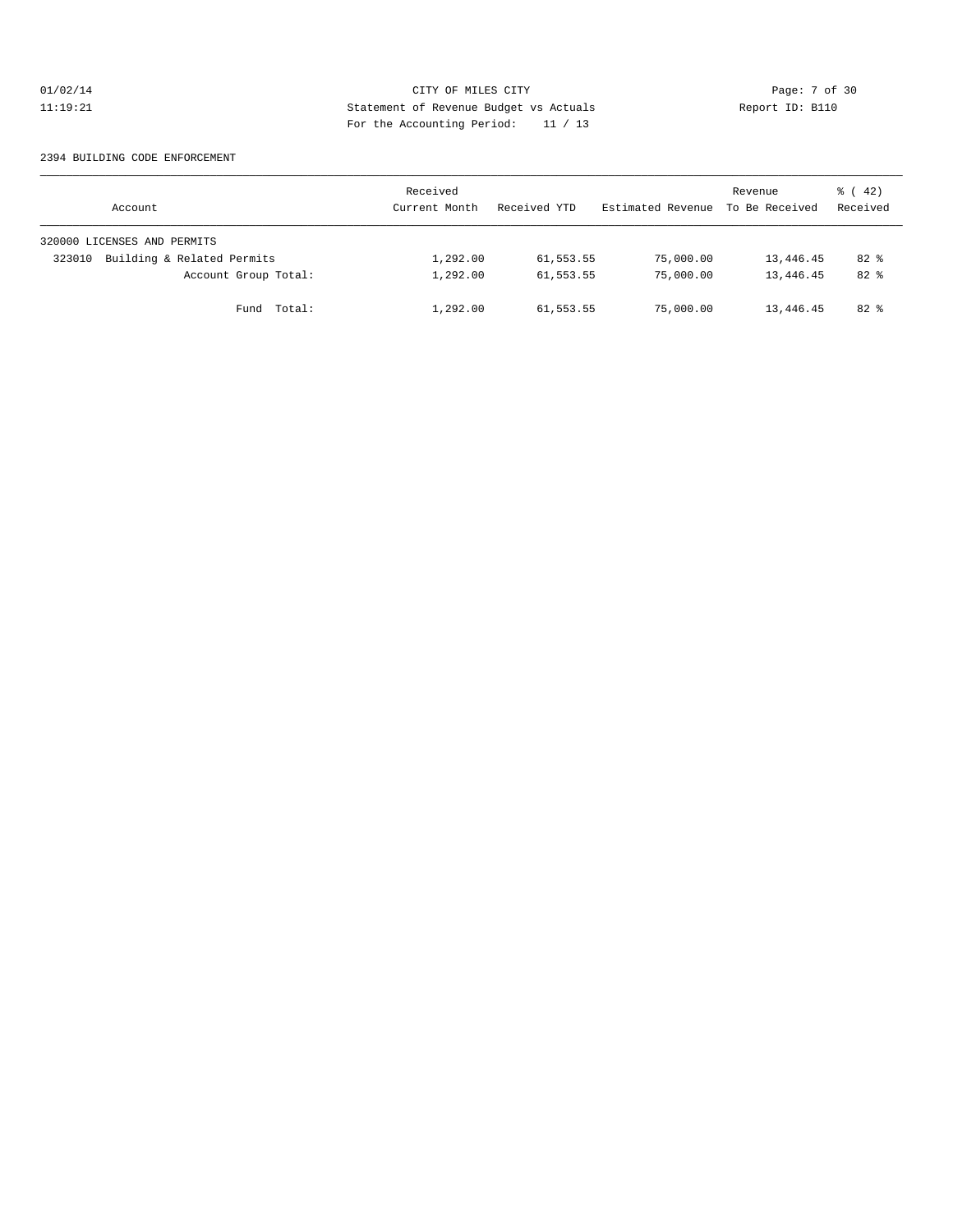## 01/02/14 CITY OF MILES CITY Page: 8 of 30 11:19:21 Statement of Revenue Budget vs Actuals Report ID: B110 For the Accounting Period: 11 / 13

2400 LTG M D#165-(Gen City)

|        |                                          | Received      |              |                   | Revenue        | $\frac{1}{6}$ ( 42) |
|--------|------------------------------------------|---------------|--------------|-------------------|----------------|---------------------|
|        | Account                                  | Current Month | Received YTD | Estimated Revenue | To Be Received | Received            |
|        | 360000 MISCELLANEOUS REVENUE             |               |              |                   |                |                     |
| 363010 | Maintenance Assessments                  | 72,503.86     | 83,889.24    | 149,556.00        | 65,666.76      | 56%                 |
| 363040 | Penalty & Interest on Deling Assessments | 31.61         | 482.66       | 500.00            | 17.34          | 97 <sup>°</sup>     |
|        | Account Group Total:                     | 72,535.47     | 84,371.90    | 150,056.00        | 65,684.10      | $56$ $%$            |
|        | 370000 INVESTMENT EARNINGS               |               |              |                   |                |                     |
| 371010 | Investment Earnings                      | 0.00          | 21.29        | 100.00            | 78.71          | $21*$               |
|        | Account Group Total:                     | 0.00          | 21.29        | 100.00            | 78.71          | $21*$               |
|        | Fund Total:                              | 72,535.47     | 84,393.19    | 150,156.00        | 65,762.81      | 56 <sup>8</sup>     |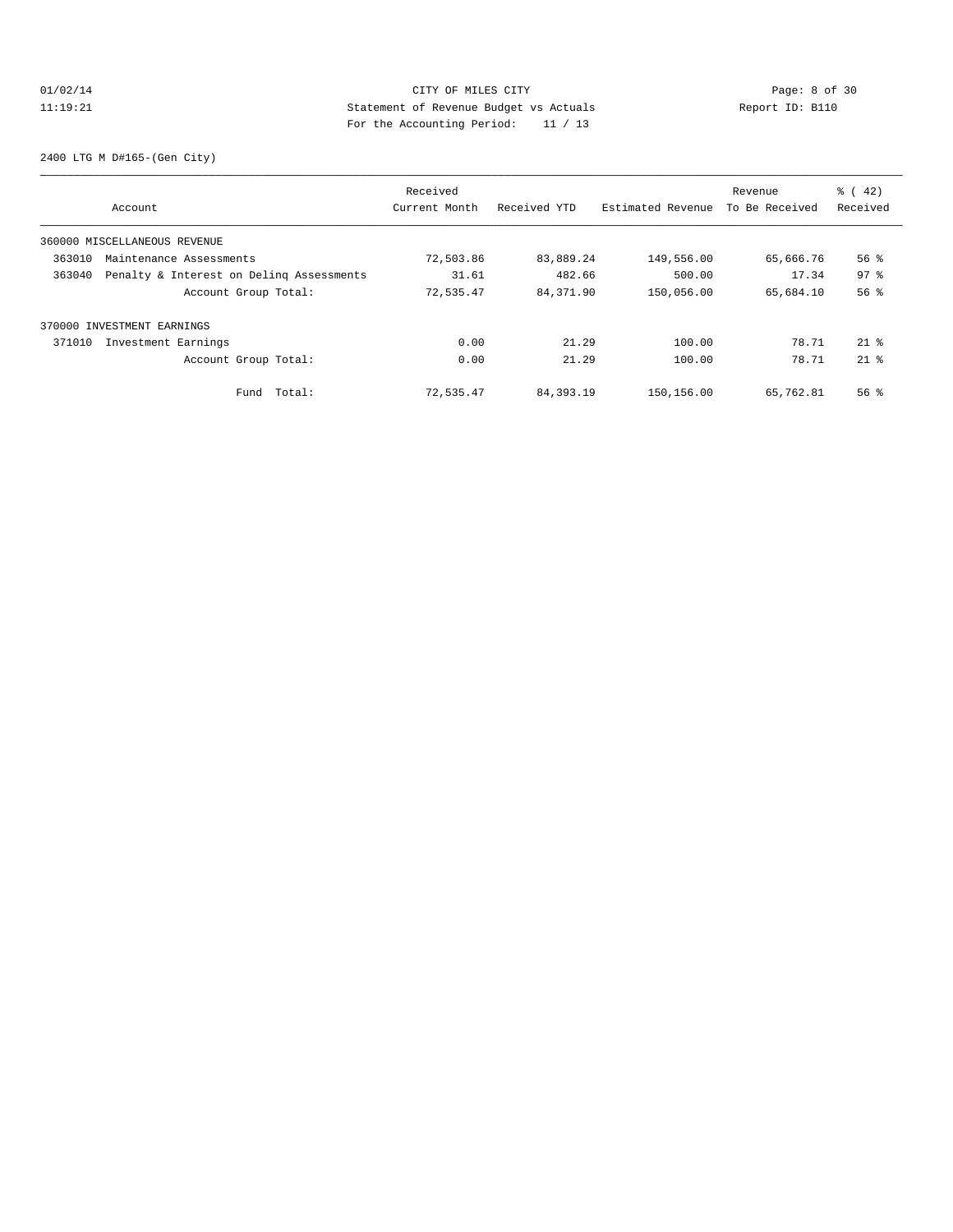## 01/02/14 Page: 9 of 30 11:19:21 Statement of Revenue Budget vs Actuals Report ID: B110 For the Accounting Period: 11 / 13

2420 LTG M D#167-(MilesAddn Etc)

|        |                                          | Received      |              |                   | Revenue        | $\frac{1}{6}$ ( 42) |
|--------|------------------------------------------|---------------|--------------|-------------------|----------------|---------------------|
|        | Account                                  | Current Month | Received YTD | Estimated Revenue | To Be Received | Received            |
|        | 360000 MISCELLANEOUS REVENUE             |               |              |                   |                |                     |
| 363010 | Maintenance Assessments                  | 11,747.17     | 14,689.36    | 27,235.00         | 12,545.64      | $54$ $%$            |
| 363040 | Penalty & Interest on Deling Assessments | 1.11          | 126.12       | 100.00            | $-26.12$       | $126$ %             |
|        | Account Group Total:                     | 11,748.28     | 14,815.48    | 27,335.00         | 12,519.52      | $54$ $%$            |
|        | 370000 INVESTMENT EARNINGS               |               |              |                   |                |                     |
| 371010 | Investment Earnings                      | 0.00          | 4.53         | 0.00              | $-4.53$        | ** 왕                |
|        | Account Group Total:                     | 0.00          | 4.53         | 0.00              | $-4.53$        | $***$ %             |
|        | Fund Total:                              | 11,748.28     | 14,820.01    | 27,335.00         | 12,514.99      | $54$ $%$            |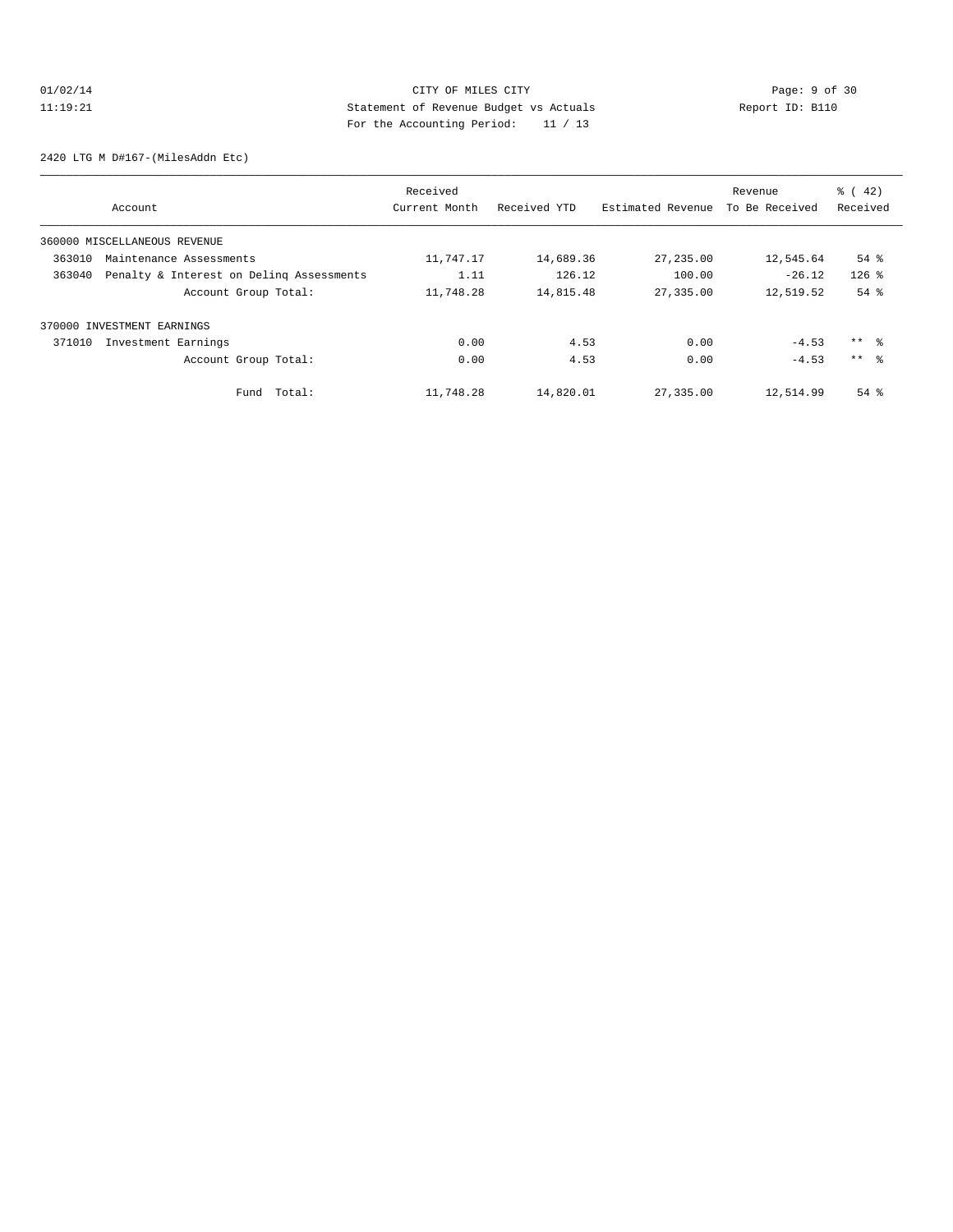## 01/02/14 CITY OF MILES CITY<br>11:19:21 Statement of Revenue Budget vs Actuals<br>For the Accounting Dominal: 11/12 11:19:21 Statement of Revenue Budget vs Actuals Report ID: B110 For the Accounting Period: 11 / 13

2430 LTG M D#171-(Balsam Est)

|        |                                          | Received      |              |                   | Revenue        | $\frac{1}{6}$ ( 42) |
|--------|------------------------------------------|---------------|--------------|-------------------|----------------|---------------------|
|        | Account                                  | Current Month | Received YTD | Estimated Revenue | To Be Received | Received            |
|        | 360000 MISCELLANEOUS REVENUE             |               |              |                   |                |                     |
| 363010 | Maintenance Assessments                  | 1,196.50      | 1,373.77     | 2,604.00          | 1,230.23       | $53$ $%$            |
| 363040 | Penalty & Interest on Deling Assessments | 0.00          | 2.07         | 0.00              | $-2.07$        | $***$ $ -$          |
|        | Account Group Total:                     | 1,196.50      | 1,375.84     | 2,604.00          | 1,228.16       | $53$ $%$            |
|        | 370000 INVESTMENT EARNINGS               |               |              |                   |                |                     |
| 371010 | Investment Earnings                      | 0.00          | 0.38         | 0.00              | $-0.38$        | $***$ $ -$          |
|        | Account Group Total:                     | 0.00          | 0.38         | 0.00              | $-0.38$        | $***$ %             |
|        | Total:<br>Fund                           | 1,196.50      | 1,376.22     | 2,604.00          | 1,227.78       | $53$ $%$            |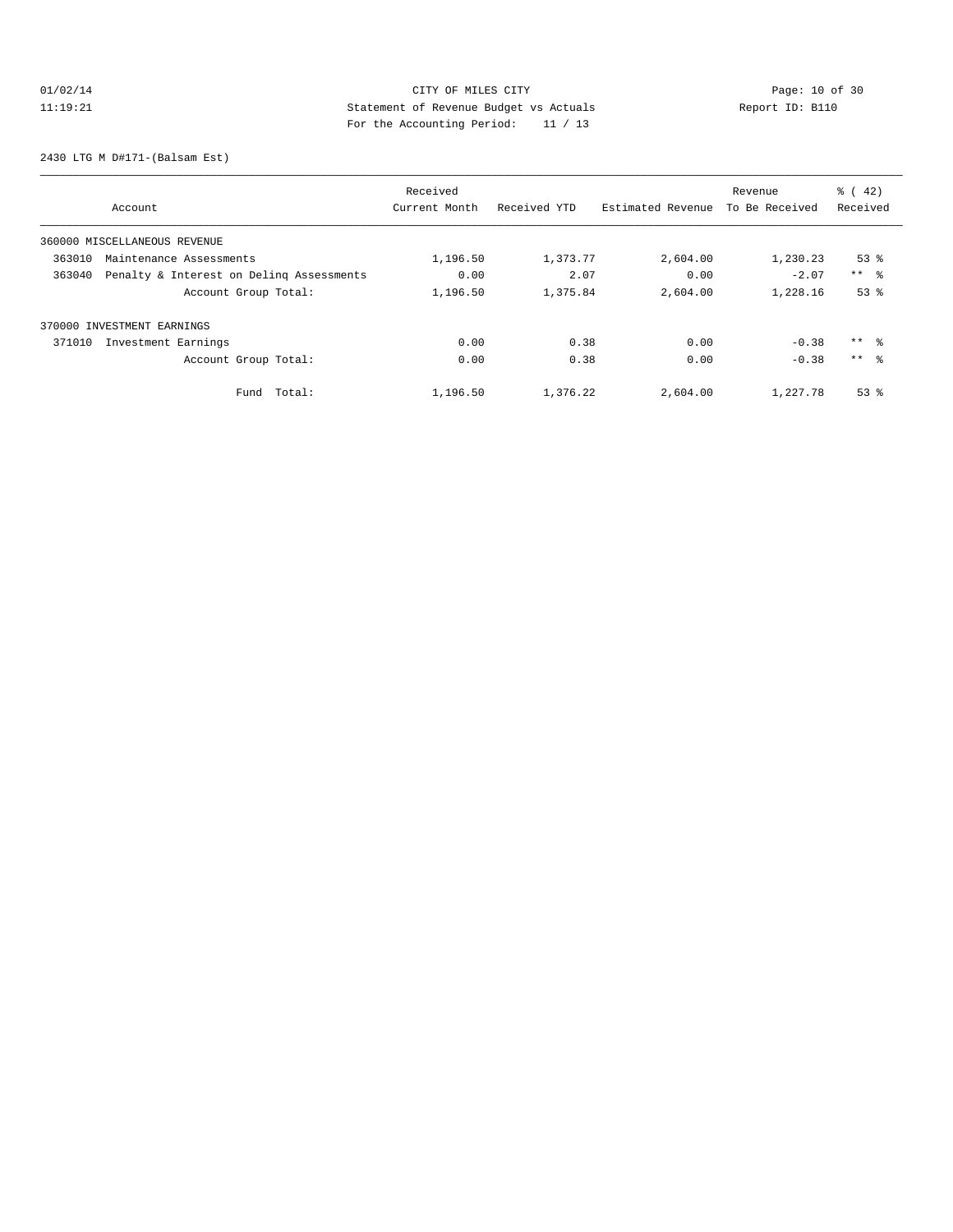# 01/02/14 Page: 11 of 30 11:19:21 Statement of Revenue Budget vs Actuals Report ID: B110<br>Report ID: B110 For the Accounting Period: 11 / 13

2440 LTG M D#172-(Main Str)

|                                                    | Received      |              |                   | Revenue        | $\frac{1}{6}$ ( 42) |
|----------------------------------------------------|---------------|--------------|-------------------|----------------|---------------------|
| Account                                            | Current Month | Received YTD | Estimated Revenue | To Be Received | Received            |
| 360000 MISCELLANEOUS REVENUE                       |               |              |                   |                |                     |
| 363010<br>Maintenance Assessments                  | 3,934.14      | 5,531.69     | 8,393.00          | 2,861.31       | 66 %                |
| Penalty & Interest on Deling Assessments<br>363040 | 0.00          | 145.67       | 100.00            | $-45.67$       | $146$ %             |
| Account Group Total:                               | 3,934.14      | 5,677.36     | 8,493.00          | 2,815.64       | 67 %                |
| 370000 INVESTMENT EARNINGS                         |               |              |                   |                |                     |
| 371010<br>Investment Earnings                      | 0.00          | 7.26         | 50.00             | 42.74          | 15 <sup>8</sup>     |
| Account Group Total:                               | 0.00          | 7.26         | 50.00             | 42.74          | 15 <sup>8</sup>     |
| Total:<br>Fund                                     | 3,934.14      | 5,684.62     | 8,543.00          | 2,858.38       | 67 %                |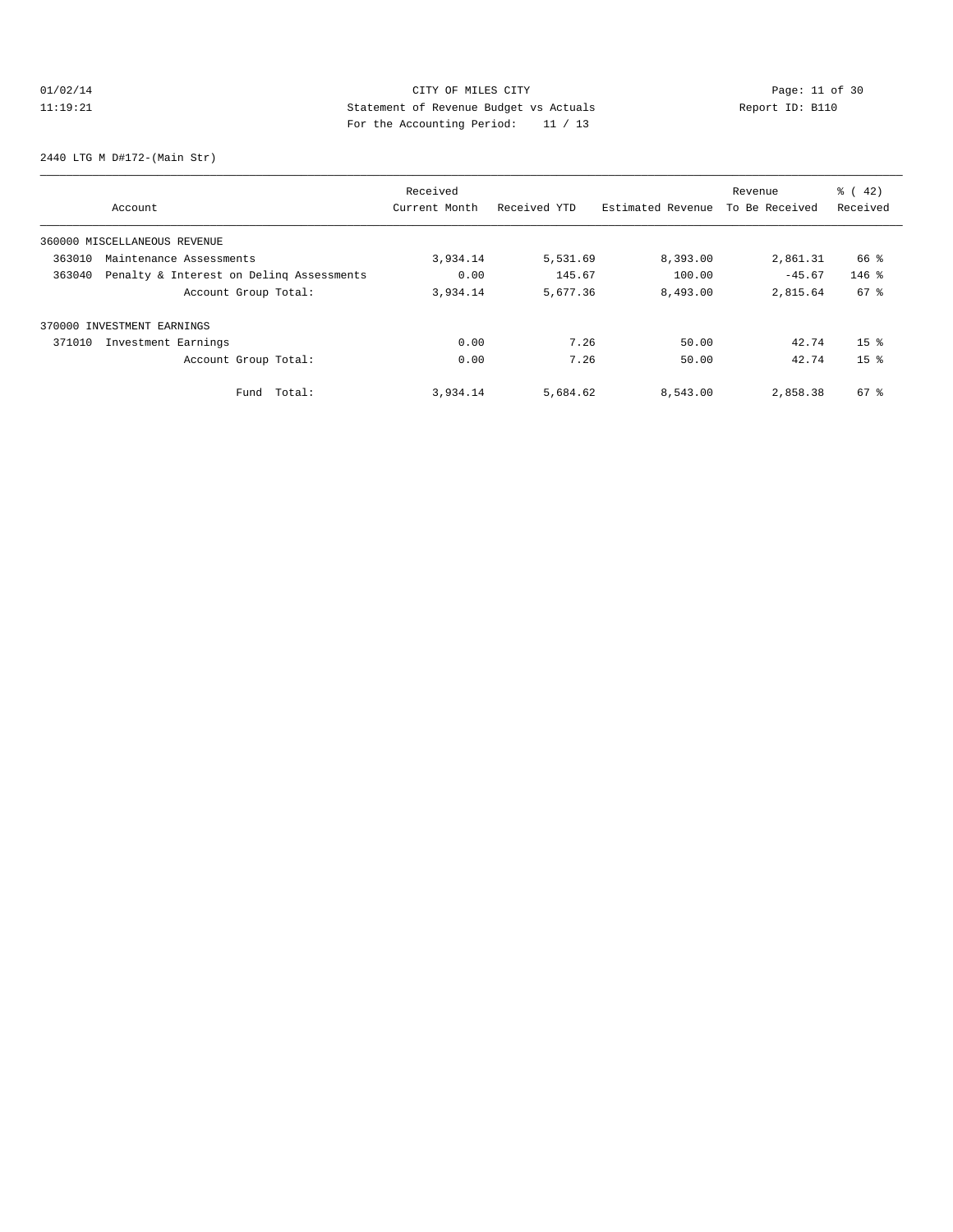## 01/02/14 Page: 12 of 30 11:19:21 Statement of Revenue Budget vs Actuals Report ID: B110 For the Accounting Period: 11 / 13

2450 LTG M D#195-(SG-Trico)

|        |                                          | Received      |              |                   | Revenue        | $\frac{1}{6}$ ( 42) |
|--------|------------------------------------------|---------------|--------------|-------------------|----------------|---------------------|
|        | Account                                  | Current Month | Received YTD | Estimated Revenue | To Be Received | Received            |
|        | 360000 MISCELLANEOUS REVENUE             |               |              |                   |                |                     |
| 363010 | Maintenance Assessments                  | 2,952.94      | 3,070.17     | 6,114.00          | 3,043.83       | $50*$               |
| 363040 | Penalty & Interest on Deling Assessments | 0.00          | 3.19         | 0.00              | $-3.19$        | $***$ $ -$          |
|        | Account Group Total:                     | 2,952.94      | 3,073.36     | 6,114.00          | 3,040.64       | $50*$               |
|        | 370000 INVESTMENT EARNINGS               |               |              |                   |                |                     |
| 371010 | Investment Earnings                      | 0.00          | 0.39         | 0.00              | $-0.39$        | $***$ $\approx$     |
|        | Account Group Total:                     | 0.00          | 0.39         | 0.00              | $-0.39$        | $***$ %             |
|        | Total:<br>Fund                           | 2,952.94      | 3,073.75     | 6,114.00          | 3,040.25       | $50*$               |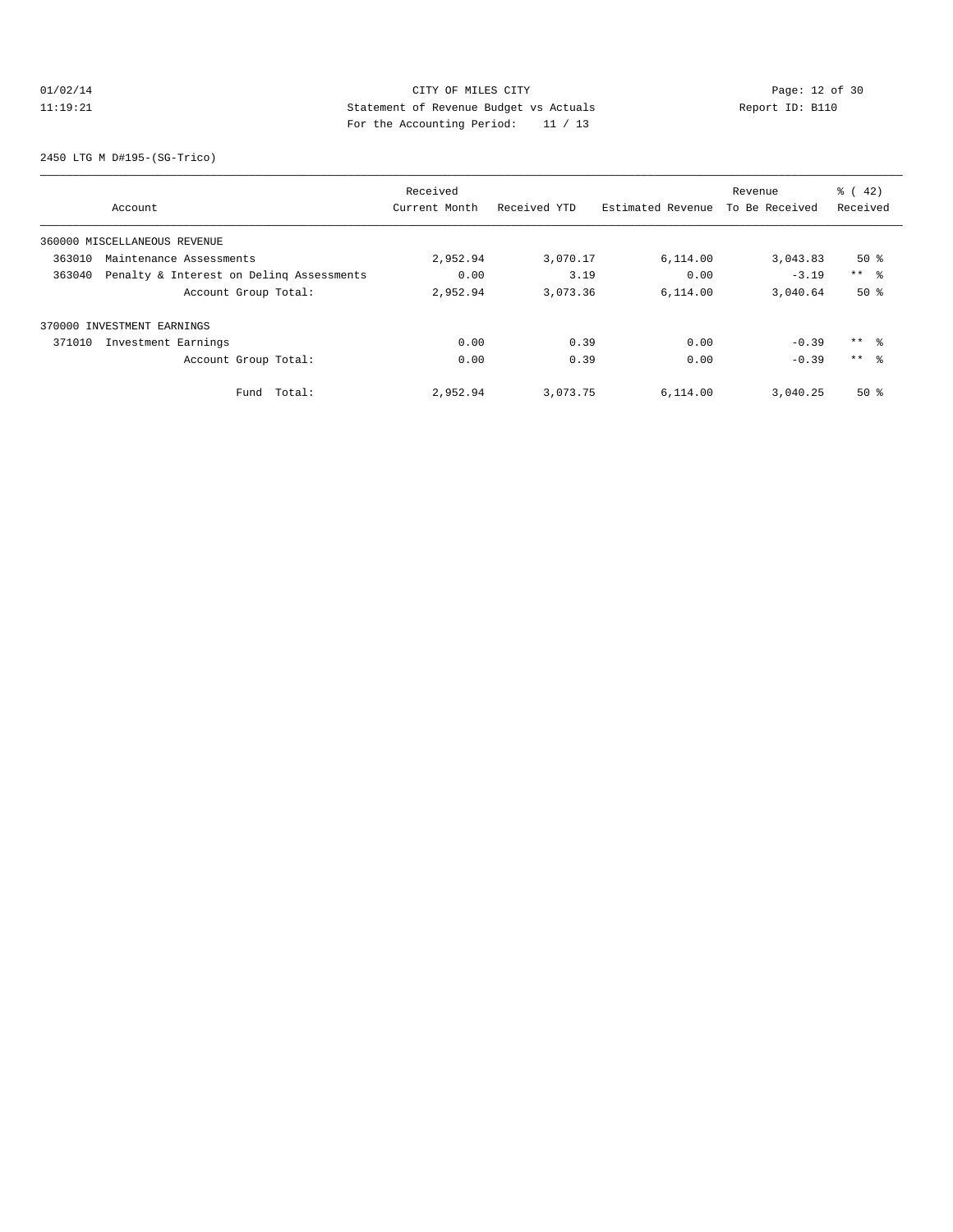## 01/02/14 CITY OF MILES CITY<br>11:19:21 Statement of Revenue Budget vs Actuals<br>21:19:21 CITY Page: 13 of 30<br>21:19:21 City of Actual Page: 13 of 20<br>21:19:21 City of Actual Page: 13 of 20<br>21:19:21 City of Actual Page: 13 of 20 11:19:21 Statement of Revenue Budget vs Actuals Report ID: B110 For the Accounting Period: 11 / 13

2470 LTG M D#202-(SG-MDU&NV)

|        |                                          | Received      |              |                   | Revenue        | $\frac{1}{6}$ ( 42) |
|--------|------------------------------------------|---------------|--------------|-------------------|----------------|---------------------|
|        | Account                                  | Current Month | Received YTD | Estimated Revenue | To Be Received | Received            |
|        | 360000 MISCELLANEOUS REVENUE             |               |              |                   |                |                     |
| 363010 | Maintenance Assessments                  | 3,860.89      | 4,088.49     | 7,615.00          | 3,526.51       | $54$ $%$            |
| 363040 | Penalty & Interest on Deling Assessments | 11.36         | 14.00        | 10.00             | $-4.00$        | $140*$              |
|        | Account Group Total:                     | 3,872.25      | 4,102.49     | 7,625.00          | 3,522.51       | $54$ $%$            |
|        | 370000 INVESTMENT EARNINGS               |               |              |                   |                |                     |
| 371010 | Investment Earnings                      | 0.00          | 0.59         | 0.00              | $-0.59$        | ** 왕                |
|        | Account Group Total:                     | 0.00          | 0.59         | 0.00              | $-0.59$        | $***$ $\approx$     |
|        | Total:<br>Fund                           | 3,872.25      | 4,103.08     | 7,625.00          | 3,521.92       | $54$ $%$            |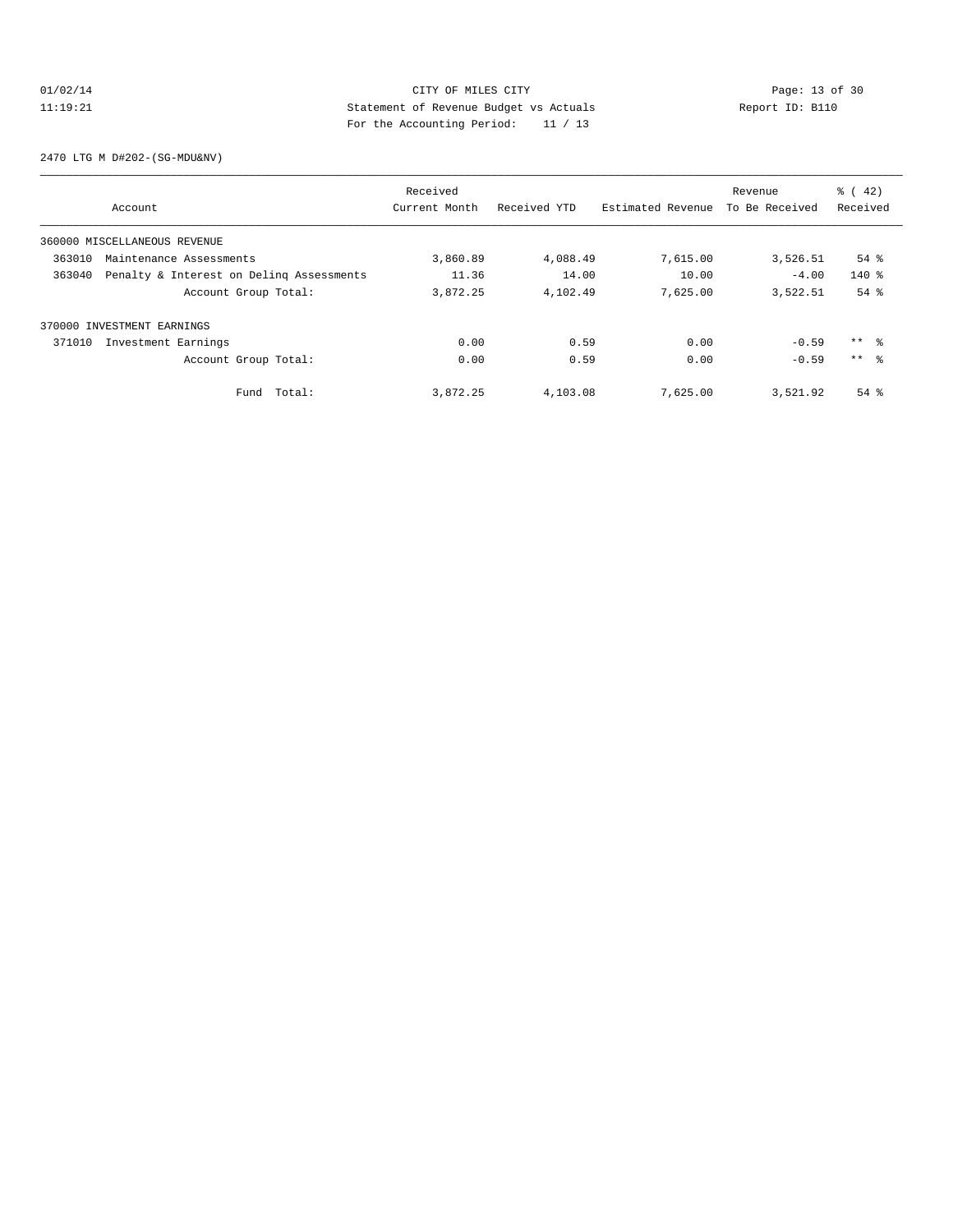## 01/02/14 Page: 14 of 30 11:19:21 Statement of Revenue Budget vs Actuals Report ID: B110 For the Accounting Period: 11 / 13

2480 LTG M M#173-(Milestown Estates)

|                                   |                                          | Received      |              |                   | Revenue        | $\frac{1}{6}$ ( 42) |
|-----------------------------------|------------------------------------------|---------------|--------------|-------------------|----------------|---------------------|
| Account                           |                                          | Current Month | Received YTD | Estimated Revenue | To Be Received | Received            |
| 360000 MISCELLANEOUS REVENUE      |                                          |               |              |                   |                |                     |
| 363010<br>Maintenance Assessments |                                          | 583.12        | 624.12       | 794.00            | 169.88         | 79 %                |
| 363040                            | Penalty & Interest on Deling Assessments | 0.00          | 0.83         | 0.00              | $-0.83$        | $***$ $ -$          |
|                                   | Account Group Total:                     | 583.12        | 624.95       | 794.00            | 169.05         | 79 %                |
| 370000 INVESTMENT EARNINGS        |                                          |               |              |                   |                |                     |
| 371010<br>Investment Earnings     |                                          | 0.00          | 0.55         | 0.00              | $-0.55$        | $***$ %             |
|                                   | Account Group Total:                     | 0.00          | 0.55         | 0.00              | $-0.55$        | $***$ $\approx$     |
|                                   | Total:<br>Fund                           | 583.12        | 625.50       | 794.00            | 168.50         | 79 %                |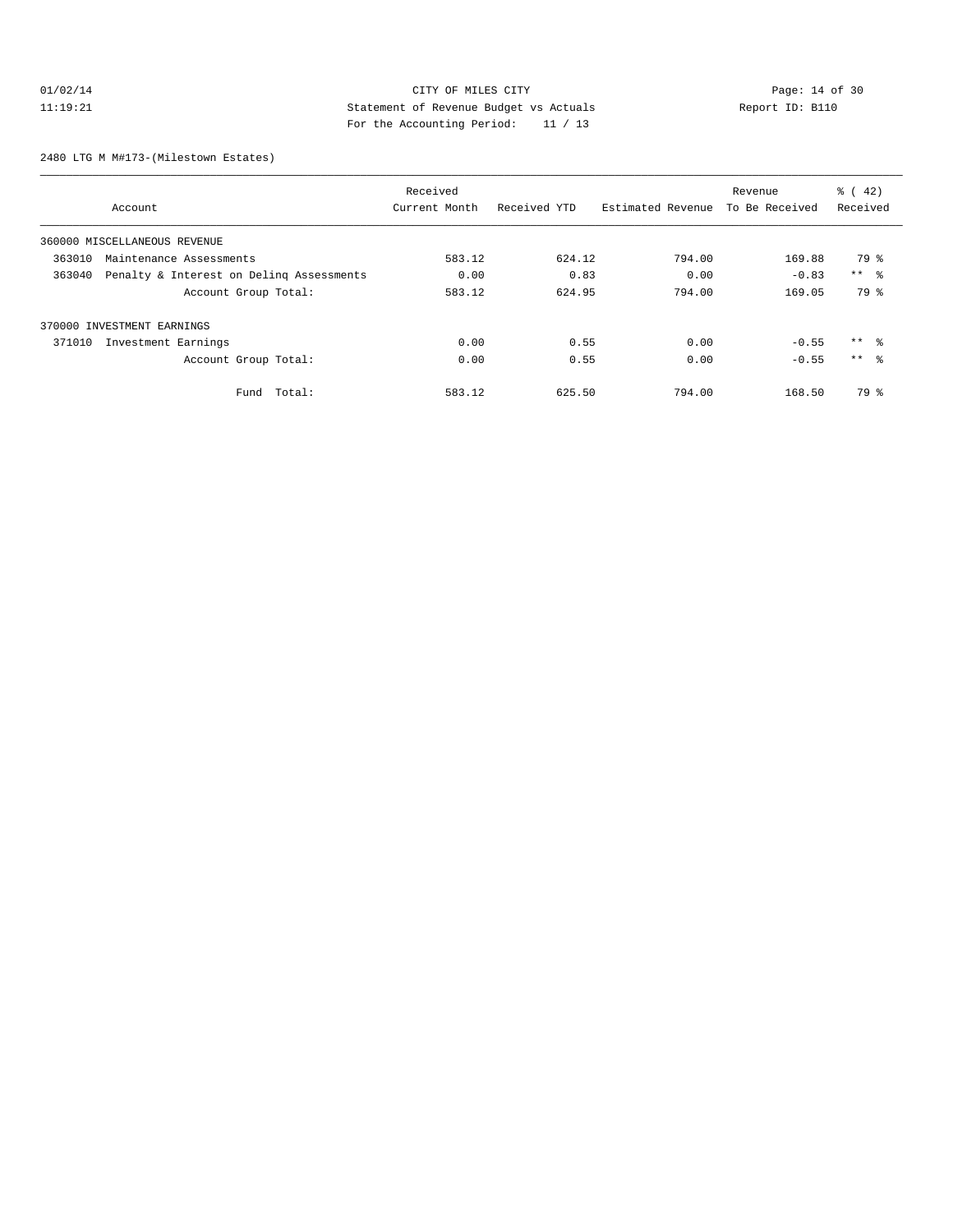## 01/02/14 Page: 15 of 30 11:19:21 Statement of Revenue Budget vs Actuals Report ID: B110<br>Report ID: B110 For the Accounting Period: 11 / 13

2510 STR MAINT DIST #204

| Account                                            | Received<br>Current Month | Received YTD | Estimated Revenue | Revenue<br>To Be Received | $\frac{1}{6}$ (42)<br>Received |
|----------------------------------------------------|---------------------------|--------------|-------------------|---------------------------|--------------------------------|
| 360000 MISCELLANEOUS REVENUE                       |                           |              |                   |                           |                                |
| 363010<br>Maintenance Assessments                  | 463,663.09                | 523, 228.26  | 963, 243.00       | 440,014.74                | $54$ $%$                       |
| 363040<br>Penalty & Interest on Deling Assessments | 196.97                    | 2,140.28     | 1,000.00          | $-1, 140.28$              | $214$ %                        |
| Account Group Total:                               | 463,860.06                | 525,368.54   | 964, 243.00       | 438,874.46                | 54%                            |
| 370000 INVESTMENT EARNINGS                         |                           |              |                   |                           |                                |
| Investment Earnings<br>371010                      | 0.00                      | 249.65       | 400.00            | 150.35                    | $62$ $%$                       |
| Account Group Total:                               | 0.00                      | 249.65       | 400.00            | 150.35                    | $62$ $%$                       |
| 380000<br>OTHER FINANCING SOURCES                  |                           |              |                   |                           |                                |
| 383000<br>Interfund Operating Transfer             | 0.00                      | 0.00         | 90,633.00         | 90,633.00                 | 0 <sup>8</sup>                 |
| Account Group Total:                               | 0.00                      | 0.00         | 90,633.00         | 90,633.00                 | 0 <sup>8</sup>                 |
| Total:<br>Fund                                     | 463,860.06                | 525,618.19   | 1,055,276.00      | 529,657.81                | $50*$                          |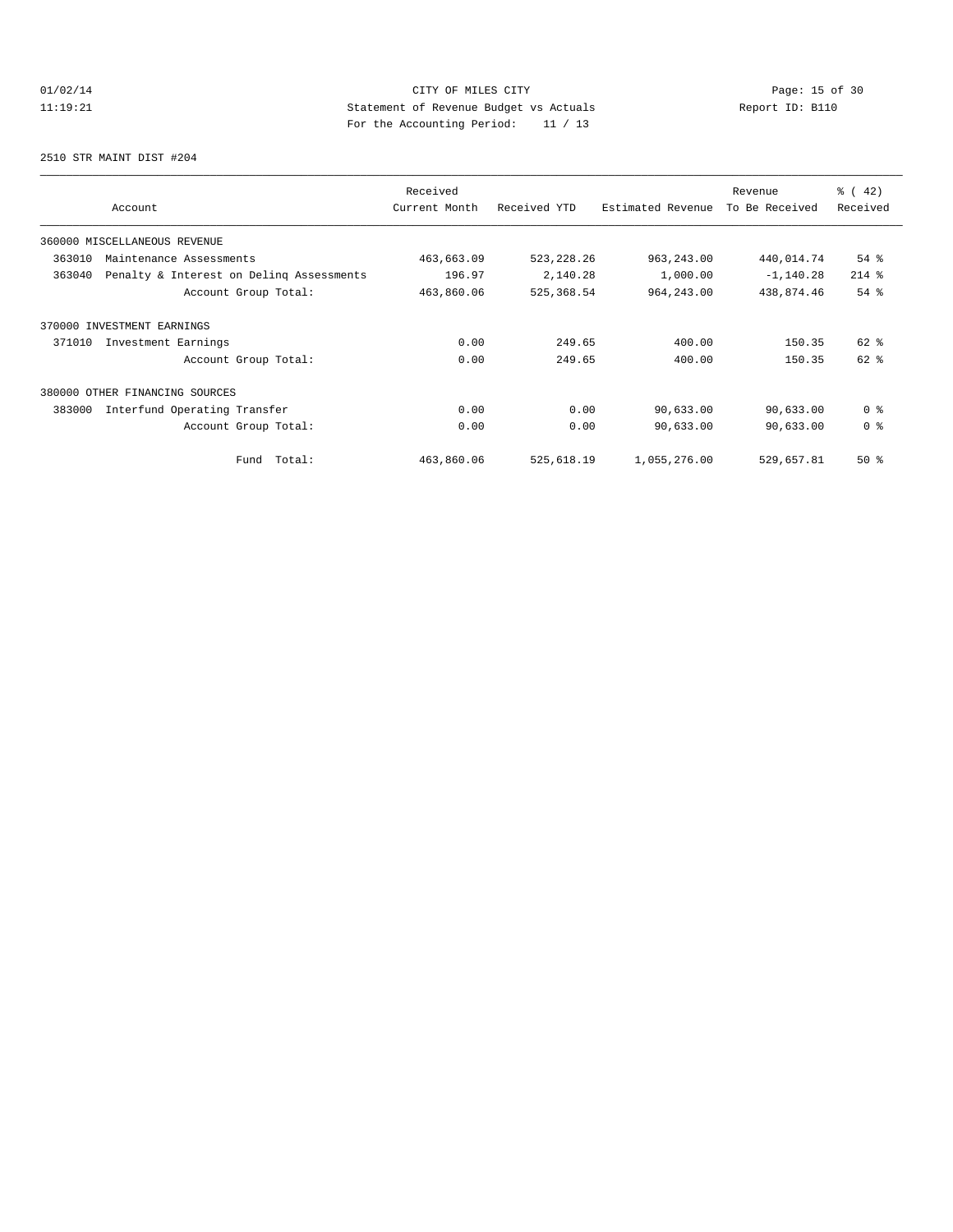## 01/02/14 Page: 16 of 30 11:19:21 Statement of Revenue Budget vs Actuals Report ID: B110<br>Report ID: B110 For the Accounting Period: 11 / 13

2520 STR MAINT DIST #205

| Account                                            | Received<br>Current Month | Received YTD | Estimated Revenue | Revenue<br>To Be Received | $\frac{1}{6}$ (42)<br>Received |
|----------------------------------------------------|---------------------------|--------------|-------------------|---------------------------|--------------------------------|
| 360000 MISCELLANEOUS REVENUE                       |                           |              |                   |                           |                                |
| 363010<br>Maintenance Assessments                  | 126,752.07                | 148,735.04   | 258,450.00        | 109,714.96                | 58 %                           |
| 363040<br>Penalty & Interest on Deling Assessments | 10.43                     | 495.35       | 1,000.00          | 504.65                    | 50%                            |
| Account Group Total:                               | 126,762.50                | 149,230.39   | 259,450.00        | 110,219.61                | 58 %                           |
| 370000 INVESTMENT EARNINGS                         |                           |              |                   |                           |                                |
| Investment Earnings<br>371010                      | 0.00                      | 110.19       | 400.00            | 289.81                    | $28$ $%$                       |
| Account Group Total:                               | 0.00                      | 110.19       | 400.00            | 289.81                    | 28 <sup>8</sup>                |
| 380000<br>OTHER FINANCING SOURCES                  |                           |              |                   |                           |                                |
| 383000<br>Interfund Operating Transfer             | 0.00                      | 0.00         | 90,633.00         | 90,633.00                 | 0 <sup>8</sup>                 |
| Account Group Total:                               | 0.00                      | 0.00         | 90,633.00         | 90,633.00                 | 0 <sup>8</sup>                 |
| Total:<br>Fund                                     | 126,762.50                | 149,340.58   | 350,483.00        | 201,142.42                | $43$ $%$                       |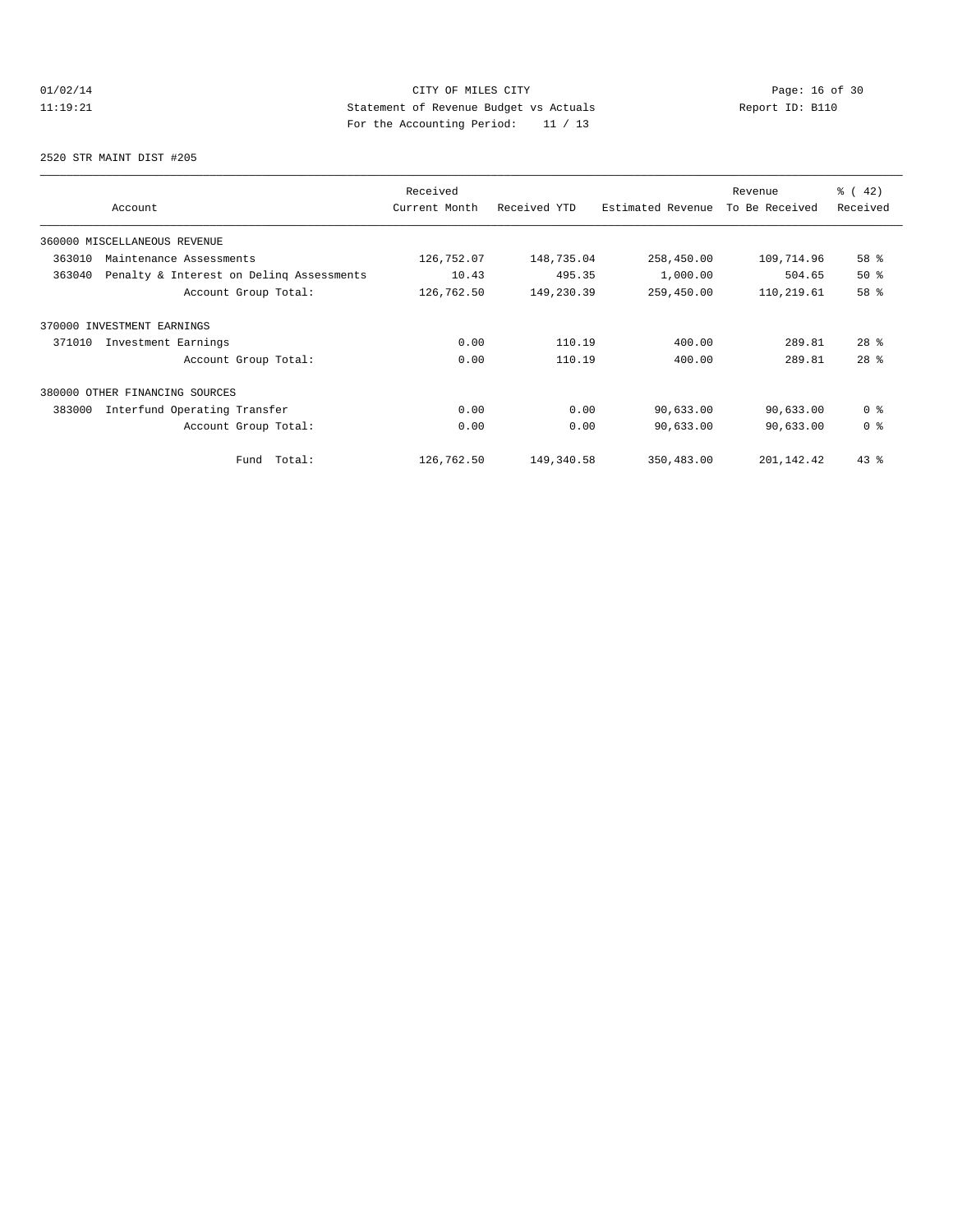## 01/02/14 Page: 17 of 30 11:19:21 Statement of Revenue Budget vs Actuals Report ID: B110 For the Accounting Period: 11 / 13

2540 STR MAINT DIST#207-(MILESTOWN ESTATES)

|        |                                          | Received      |              |                   | Revenue        | % (42)          |
|--------|------------------------------------------|---------------|--------------|-------------------|----------------|-----------------|
|        | Account                                  | Current Month | Received YTD | Estimated Revenue | To Be Received | Received        |
|        | 360000 MISCELLANEOUS REVENUE             |               |              |                   |                |                 |
| 363010 | Maintenance Assessments                  | 3,096.58      | 3,268.81     | 4,216.00          | 947.19         | 78 %            |
| 363040 | Penalty & Interest on Deling Assessments | 0.00          | 129.46       | 0.00              | $-129.46$      | $***$ $ -$      |
|        | Account Group Total:                     | 3,096.58      | 3,398.27     | 4,216.00          | 817.73         | 81 <sub>8</sub> |
|        | 370000 INVESTMENT EARNINGS               |               |              |                   |                |                 |
| 371010 | Investment Earnings                      | 0.00          | 0.98         | 0.00              | $-0.98$        | $***$ $ -$      |
|        | Account Group Total:                     | 0.00          | 0.98         | 0.00              | $-0.98$        | $***$ $\approx$ |
|        | Fund Total:                              | 3,096.58      | 3,399.25     | 4,216.00          | 816.75         | $81$ %          |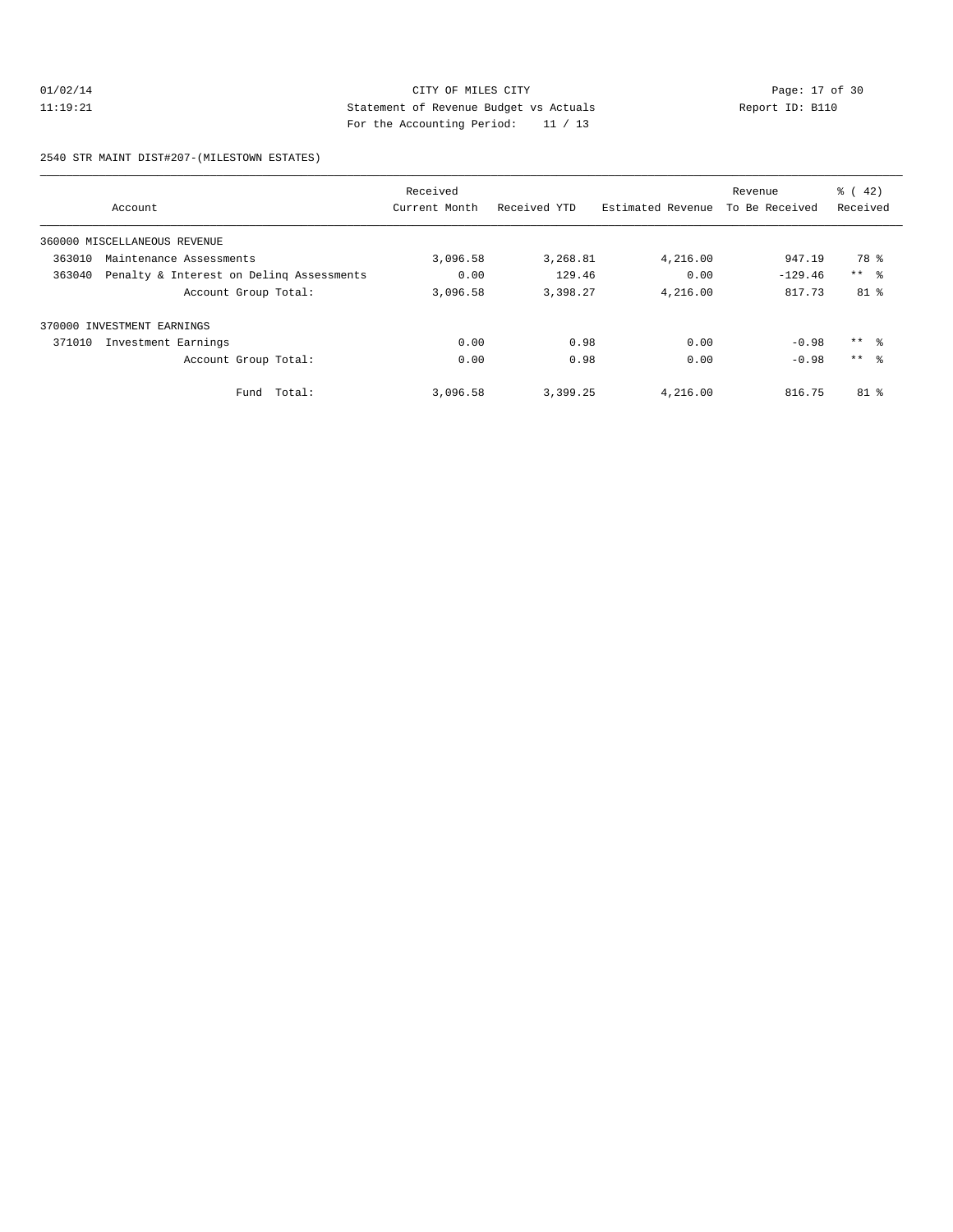## 01/02/14 Page: 18 of 30 11:19:21 Statement of Revenue Budget vs Actuals Report ID: B110<br>Report ID: B110 For the Accounting Period: 11 / 13

2820 GAS TAX

| Account                              | Received<br>Current Month | Received YTD | Estimated Revenue | Revenue<br>To Be Received | $\frac{1}{6}$ (42)<br>Received |
|--------------------------------------|---------------------------|--------------|-------------------|---------------------------|--------------------------------|
| 330000 INTERGOVERNMENTAL REVENUES    |                           |              |                   |                           |                                |
| Gasoline Tax Apportionment<br>335040 | 15,182.32                 | 75,911.65    | 182,188.00        | 106,276.35                | $42*$                          |
| Account Group Total:                 | 15,182.32                 | 75,911.65    | 182,188.00        | 106, 276. 35              | $42$ $%$                       |
| Fund Total:                          | 15,182.32                 | 75,911.65    | 182,188.00        | 106,276.35                | $42*$                          |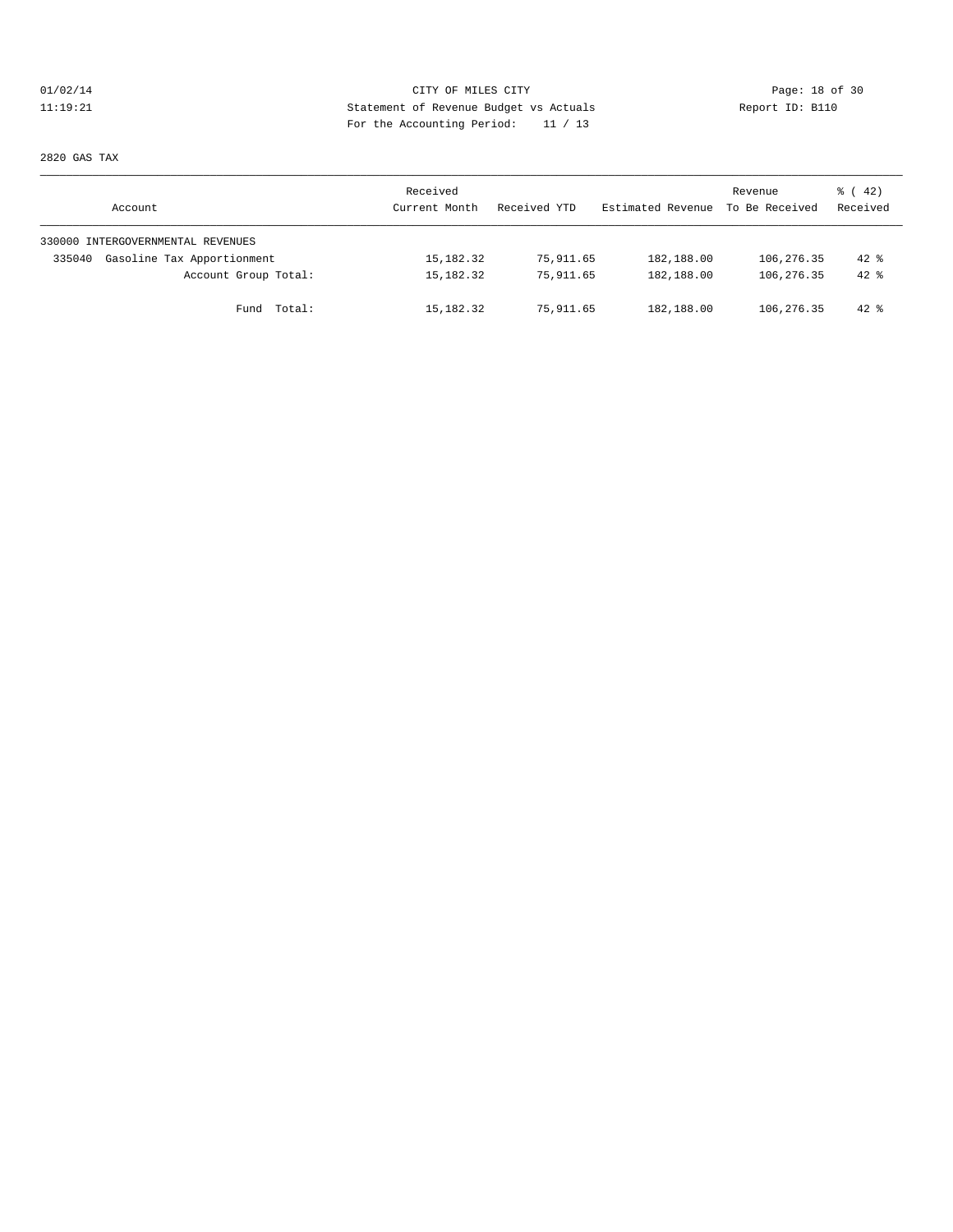## 01/02/14 Page: 19 of 30<br>11:19:21 CITY OF MILES CITY Page: 19 of 30<br>11:19:21 Statement of Revenue Budget vs Actuals<br>For the Accounting Positeir (11/12) 11:19:21 Statement of Revenue Budget vs Actuals Report ID: B110 For the Accounting Period: 11 / 13

#### 2850 911 EMERGENCY

|        |                                   |        | Received      |              |                   | Revenue        | $\frac{1}{6}$ ( 42) |
|--------|-----------------------------------|--------|---------------|--------------|-------------------|----------------|---------------------|
|        | Account                           |        | Current Month | Received YTD | Estimated Revenue | To Be Received | Received            |
|        | 330000 INTERGOVERNMENTAL REVENUES |        |               |              |                   |                |                     |
| 335080 | Basic 911 Funds                   |        | 0.00          | 10,476.65    | 65,244.00         | 54,767.35      | 16 <sup>°</sup>     |
| 335081 | Enhanced 911 Funds                |        | 0.00          | 10,476.65    | 65,244.00         | 54,767.35      | 16 <sup>°</sup>     |
| 335082 | 911 - WIRELESS FUNDS              |        | 0.00          | 12,702.38    | 78,217.00         | 65,514.62      | 16 <sup>°</sup>     |
|        | Account Group Total:              |        | 0.00          | 33,655.68    | 208,705.00        | 175,049.32     | 16 <sup>°</sup>     |
|        | 370000 INVESTMENT EARNINGS        |        |               |              |                   |                |                     |
| 371010 | Investment Earnings               |        | 0.00          | 24.74        | 200.00            | 175.26         | $12*$               |
|        | Account Group Total:              |        | 0.00          | 24.74        | 200.00            | 175.26         | $12*$               |
|        | Fund                              | Total: | 0.00          | 33,680.42    | 208,905.00        | 175, 224.58    | 16 <sup>8</sup>     |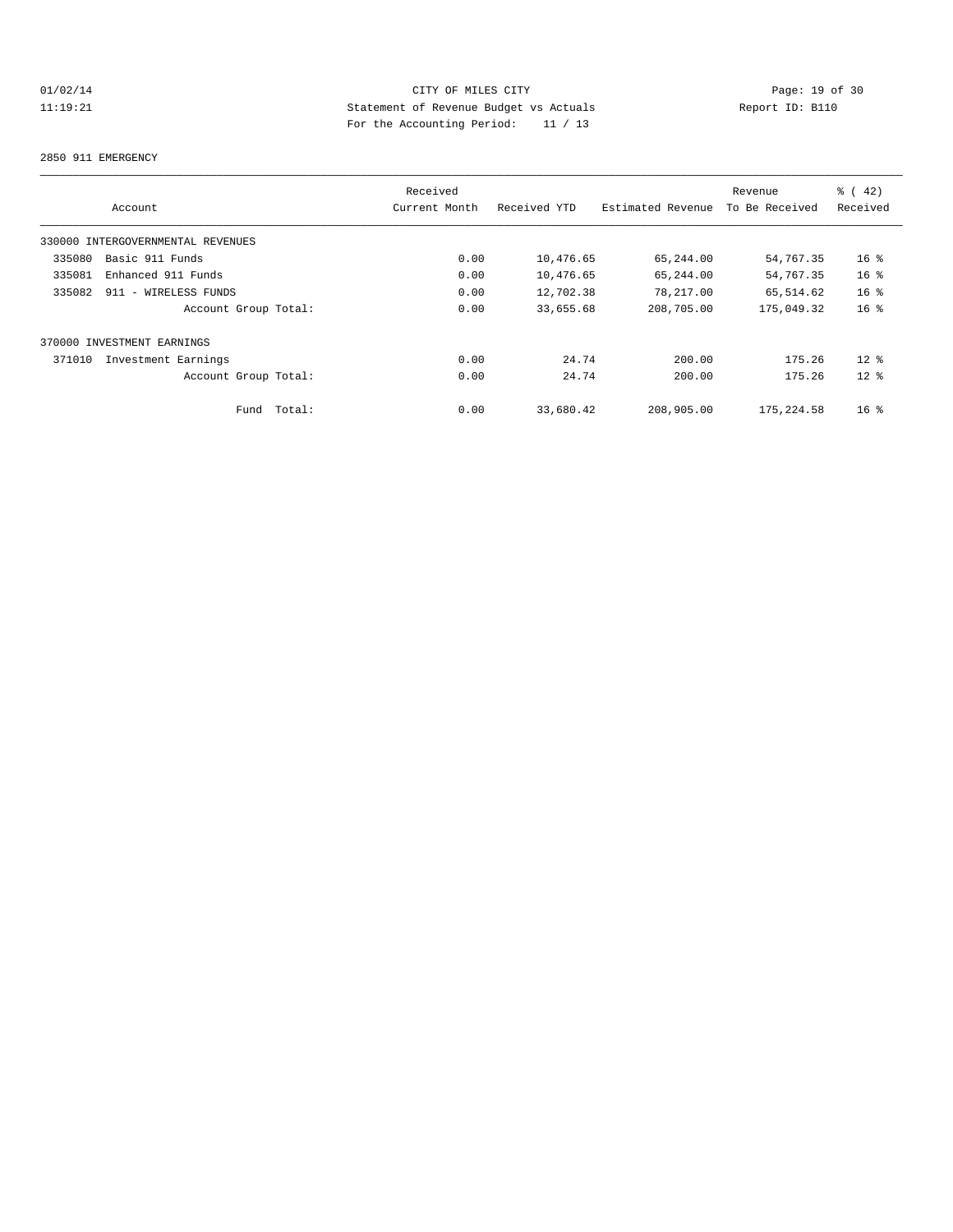## 01/02/14 Page: 20 of 30<br>11:19:21 CITY OF MILES CITY Page: 20 of 30<br>11:19:21 Statement of Revenue Budget vs Actuals<br>For the Accounting Dominal: 11 (12) 11:19:21 Statement of Revenue Budget vs Actuals Report ID: B110 For the Accounting Period: 11 / 13

#### 2880 LIBRARY GRANTS

|        | Account                           | Received<br>Current Month | Received YTD | Estimated Revenue | Revenue<br>To Be Received | $\frac{1}{6}$ ( 42)<br>Received |
|--------|-----------------------------------|---------------------------|--------------|-------------------|---------------------------|---------------------------------|
|        | 330000 INTERGOVERNMENTAL REVENUES |                           |              |                   |                           |                                 |
| 334100 | Library - State Aid               | 5,398.69                  | 5,398.69     | 5,398.00          | $-0.69$                   | $100*$                          |
| 334101 | HB#193-Interlibrary Loan Reimb    | 0.00                      | 0.00         | 2,500.00          | 2.500.00                  | 0 <sup>8</sup>                  |
| 334104 | Sagebrush Fed Headquarters        | 6,161.30                  | 6,161.30     | 0.00              | $-6, 161.30$              | $***$ $ -$                      |
| 334105 | Sagebrush Fed/Coal Sev Tax        | 0.00                      | 0.00         | 6.160.00          | 6.160.00                  | 0 <sup>8</sup>                  |
|        | Account Group Total:              | 11,559.99                 | 11,559.99    | 14,058.00         | 2,498.01                  | $82*$                           |
|        | Total:<br>Fund                    | 11,559.99                 | 11,559.99    | 14,058.00         | 2,498.01                  | $82*$                           |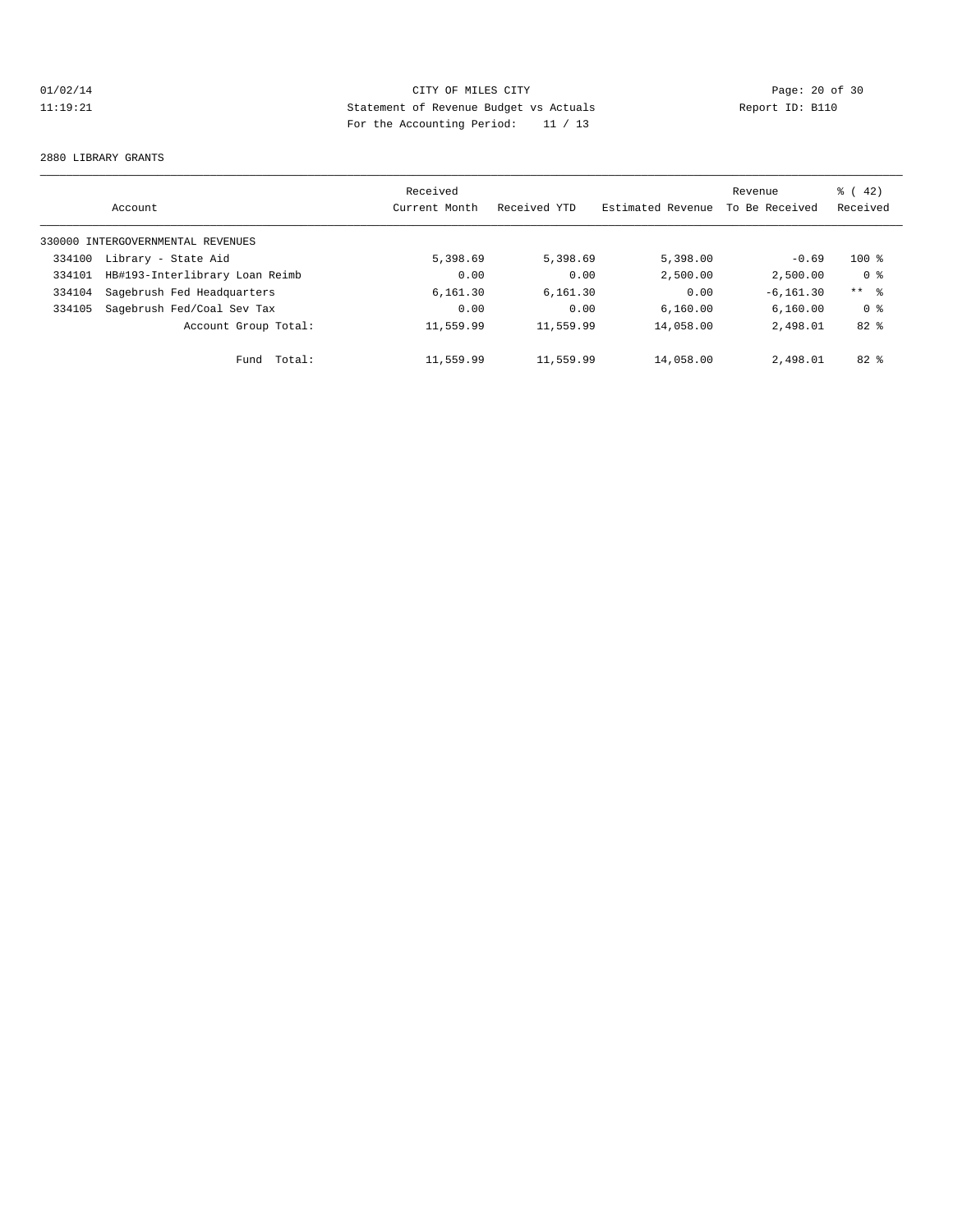# 01/02/14 Page: 21 of 30 11:19:21 Statement of Revenue Budget vs Actuals Report ID: B110 For the Accounting Period: 11 / 13

2935 Historic Preservation

|        |                                      | Received      |              |                   | Revenue        | % (42)         |
|--------|--------------------------------------|---------------|--------------|-------------------|----------------|----------------|
|        | Account                              | Current Month | Received YTD | Estimated Revenue | To Be Received | Received       |
|        | 330000 INTERGOVERNMENTAL REVENUES    |               |              |                   |                |                |
| 334000 | State Grants                         | 0.00          | 1,375.00     | 5,225.00          | 3,850.00       | 26%            |
|        | Account Group Total:                 | 0.00          | 1,375.00     | 5,225.00          | 3,850.00       | 26%            |
|        | 340000 Charges for Services          |               |              |                   |                |                |
| 346080 | Preservation Service Fees            | 0.00          | 0.00         | 1,200.00          | 1,200.00       | 0 <sup>8</sup> |
|        | Account Group Total:                 | 0.00          | 0.00         | 1,200.00          | 1,200.00       | 0 <sup>8</sup> |
|        | 360000 MISCELLANEOUS REVENUE         |               |              |                   |                |                |
| 362020 | MISC REVENUE                         | 0.00          | 1.99         | 0.00              | $-1.99$        | $***$ $ -$     |
| 365050 | Preservation-lLPAnderson Grant       | 0.00          | 7,258.00     | 7,258.00          | 0.00           | $100*$         |
| 365070 | Custer Co. Historical Society (CCHS) | 0.00          | 0.00         | 5,023.00          | 5,023.00       | 0 <sup>8</sup> |
|        | Account Group Total:                 | 0.00          | 7,259.99     | 12,281.00         | 5,021.01       | 59 %           |
|        | 380000 OTHER FINANCING SOURCES       |               |              |                   |                |                |
| 383000 | Interfund Operating Transfer         | 0.00          | 0.00         | 8,000.00          | 8,000.00       | 0 <sup>8</sup> |
|        | Account Group Total:                 | 0.00          | 0.00         | 8,000.00          | 8,000.00       | 0 <sup>8</sup> |
|        | Fund Total:                          | 0.00          | 8,634.99     | 26,706.00         | 18,071.01      | $32$ $%$       |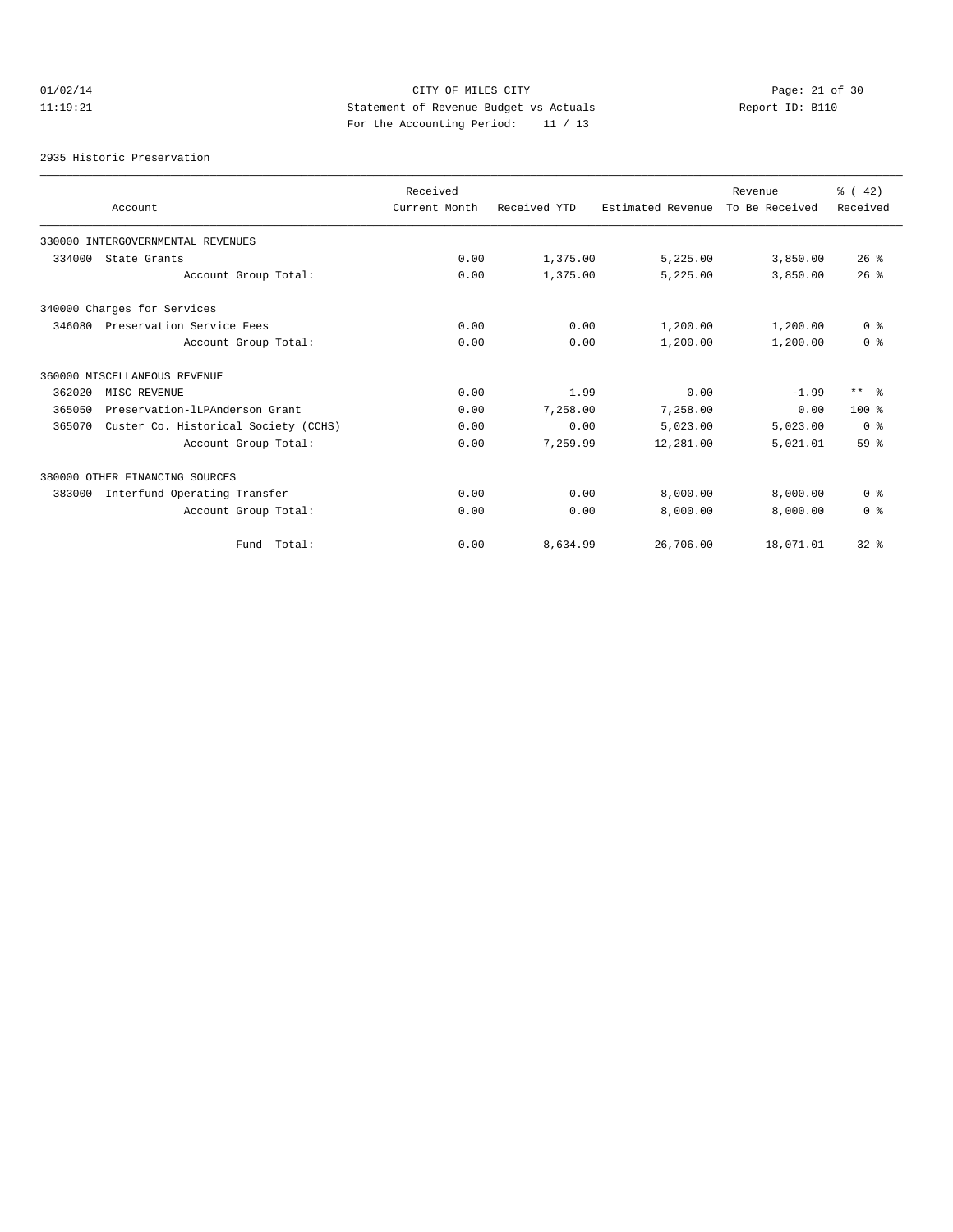## 01/02/14 CITY OF MILES CITY<br>11:19:21 Statement of Revenue Budget vs Actuals<br>21.19:21 CITY Page: 22 of 30<br>21.19:21 CITY Statement of Revenue Budget vs Actuals 11:19:21 Statement of Revenue Budget vs Actuals Report ID: B110 For the Accounting Period: 11 / 13

2985 RETIRED SENIOR VOLUNTEER PROG (RSVP)

|        | Account                           | Received<br>Current Month | Received YTD | Estimated Revenue | Revenue<br>To Be Received | $\frac{1}{6}$ (42)<br>Received |
|--------|-----------------------------------|---------------------------|--------------|-------------------|---------------------------|--------------------------------|
|        | 330000 INTERGOVERNMENTAL REVENUES |                           |              |                   |                           |                                |
| 331165 | RSVP FEDERAL GRANTS               | 0.00                      | 30,653.34    | 58,228.00         | 27,574.66                 | $53$ $%$                       |
|        | Account Group Total:              | 0.00                      | 30,653.34    | 58,228.00         | 27,574.66                 | 53%                            |
|        | 360000 MISCELLANEOUS REVENUE      |                           |              |                   |                           |                                |
| 362020 | MISC REVENUE                      | 550.00                    | 5,918.16     | 10,000.00         | 4,081.84                  | 59 %                           |
| 365000 | Contributions and Donations       | 0.00                      | 500.00       | 2,746.00          | 2,246.00                  | 18 <sup>°</sup>                |
|        | Account Group Total:              | 550.00                    | 6,418.16     | 12,746.00         | 6,327.84                  | 50%                            |
|        | 370000 INVESTMENT EARNINGS        |                           |              |                   |                           |                                |
| 371010 | Investment Earnings               | 0.00                      | 5.92         | 0.00              | $-5.92$                   | $***$ %                        |
|        | Account Group Total:              | 0.00                      | 5.92         | 0.00              | $-5.92$                   | $***$ $ -$                     |
|        | Total:<br>Fund                    | 550.00                    | 37,077.42    | 70,974.00         | 33,896.58                 | $52$ $%$                       |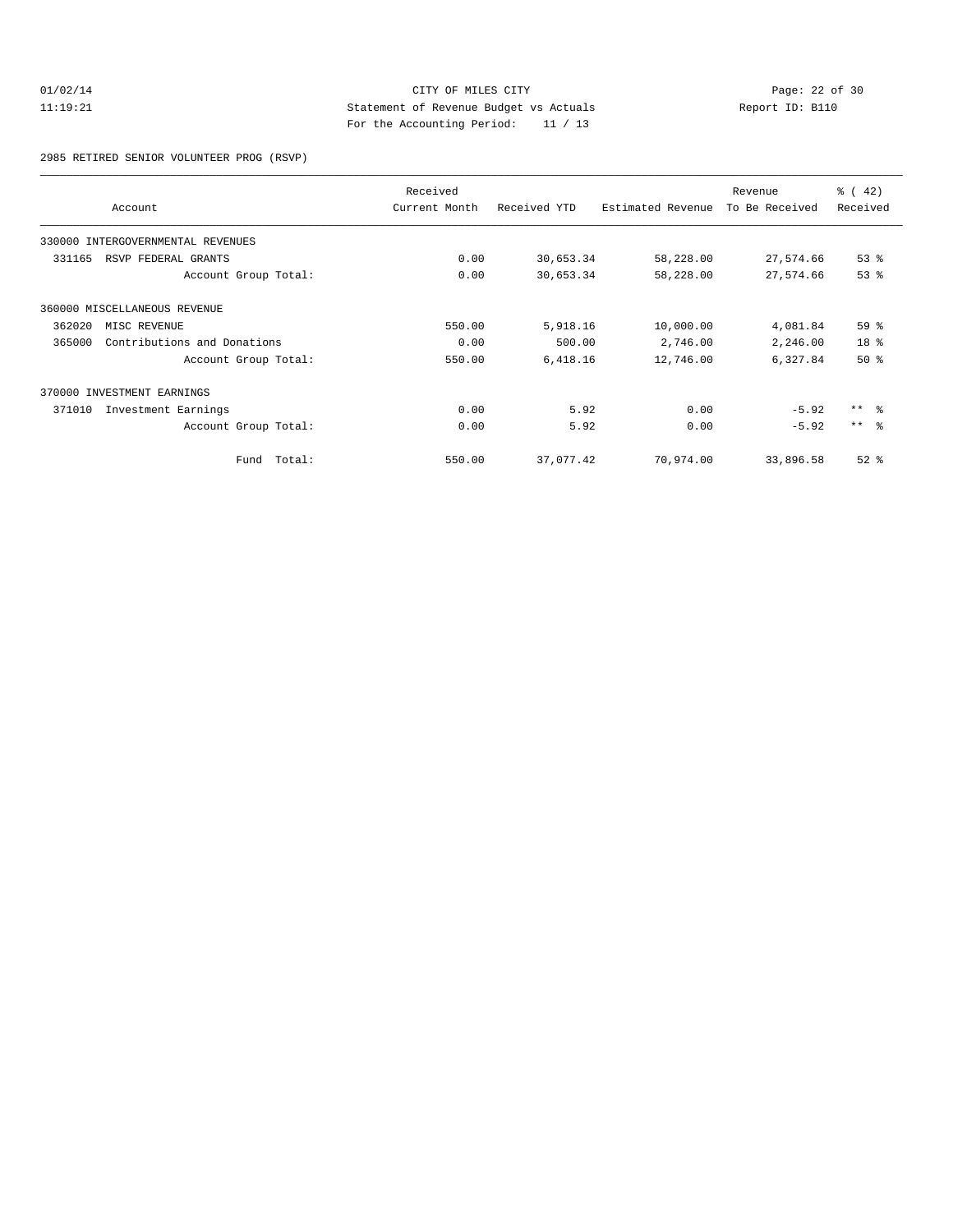## 01/02/14 Page: 23 of 30 11:19:21 Statement of Revenue Budget vs Actuals Report ID: B110 For the Accounting Period: 11 / 13

3300 Judgement & Losses-Power Settlement

| Account                       | Received<br>Current Month | Received YTD | Estimated Revenue To Be Received | Revenue | $\frac{1}{6}$ ( 42)<br>Received |
|-------------------------------|---------------------------|--------------|----------------------------------|---------|---------------------------------|
| 310000 TAXES                  |                           |              |                                  |         |                                 |
| Real Property Taxes<br>311010 | $-0.46$                   | $-0.46$      | 0.00                             | 0.46    | $***$ %                         |
| Account Group Total:          | $-0.46$                   | $-0.46$      | 0.00                             | 0.46    | ** 응                            |
| Fund Total:                   | $-0.46$                   | $-0.46$      | 0.00                             | 0.46    | $***$ %                         |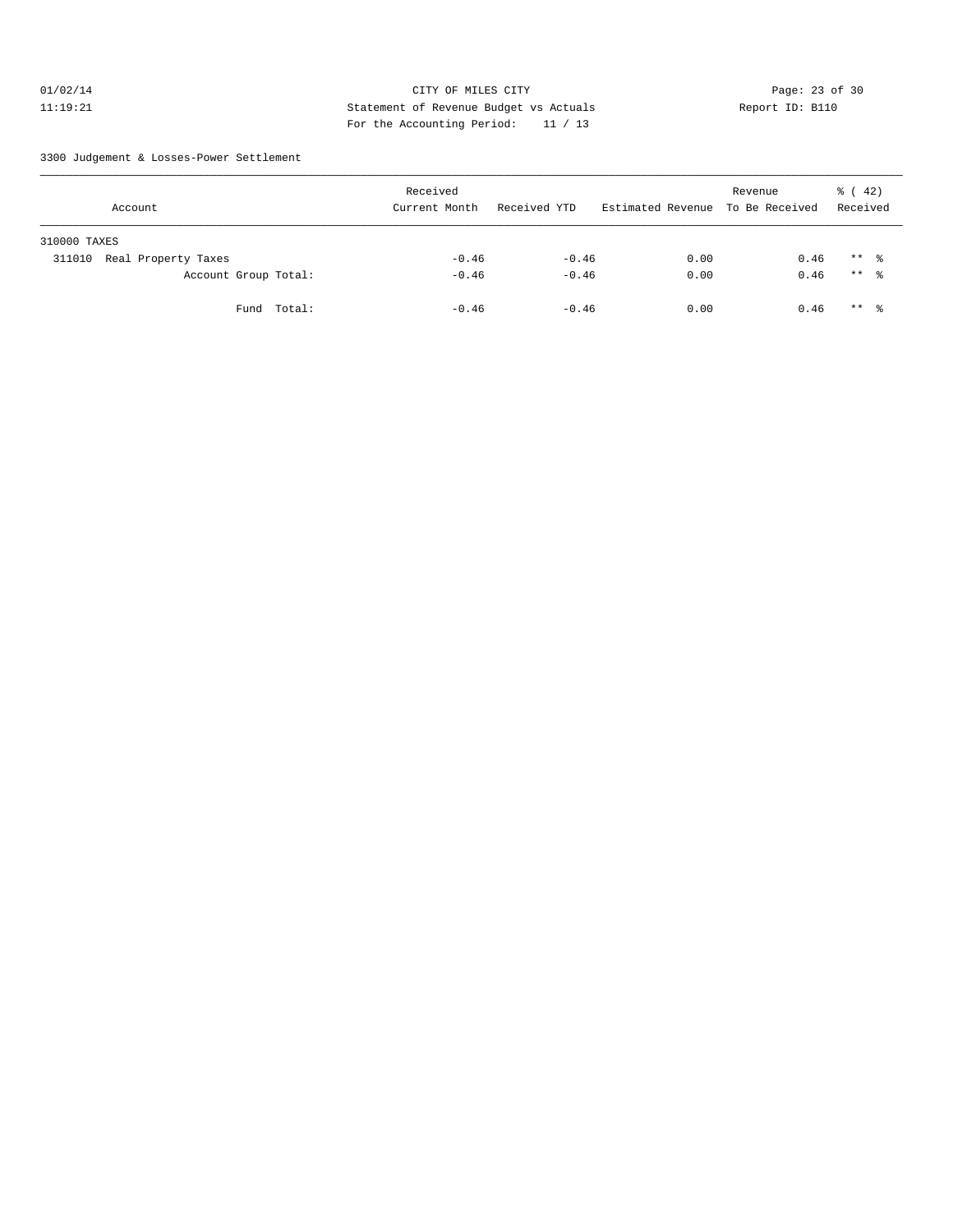## 01/02/14 Page: 24 of 30 11:19:21 Statement of Revenue Budget vs Actuals Report ID: B110 For the Accounting Period: 11 / 13

4000 General Fund Capitol Improvement Fund

|                                        | Received      |              |                   | Revenue        | $\frac{1}{6}$ ( 42) |
|----------------------------------------|---------------|--------------|-------------------|----------------|---------------------|
| Account                                | Current Month | Received YTD | Estimated Revenue | To Be Received | Received            |
| 370000 INVESTMENT EARNINGS             |               |              |                   |                |                     |
| 371010<br>Investment Earnings          | 0.00          | 105.27       | 0.00              | $-105.27$      | $***$ %             |
| Account Group Total:                   | 0.00          | 105.27       | 0.00              | $-105.27$      | $***$ 8             |
| 380000 OTHER FINANCING SOURCES         |               |              |                   |                |                     |
| 383000<br>Interfund Operating Transfer | 0.00          | 0.00         | 46,000.00         | 46,000.00      | 0 %                 |
| Account Group Total:                   | 0.00          | 0.00         | 46,000.00         | 46,000.00      | 0 <sup>8</sup>      |
| Total:<br>Fund                         | 0.00          | 105.27       | 46,000.00         | 45,894.73      | 0 <sup>8</sup>      |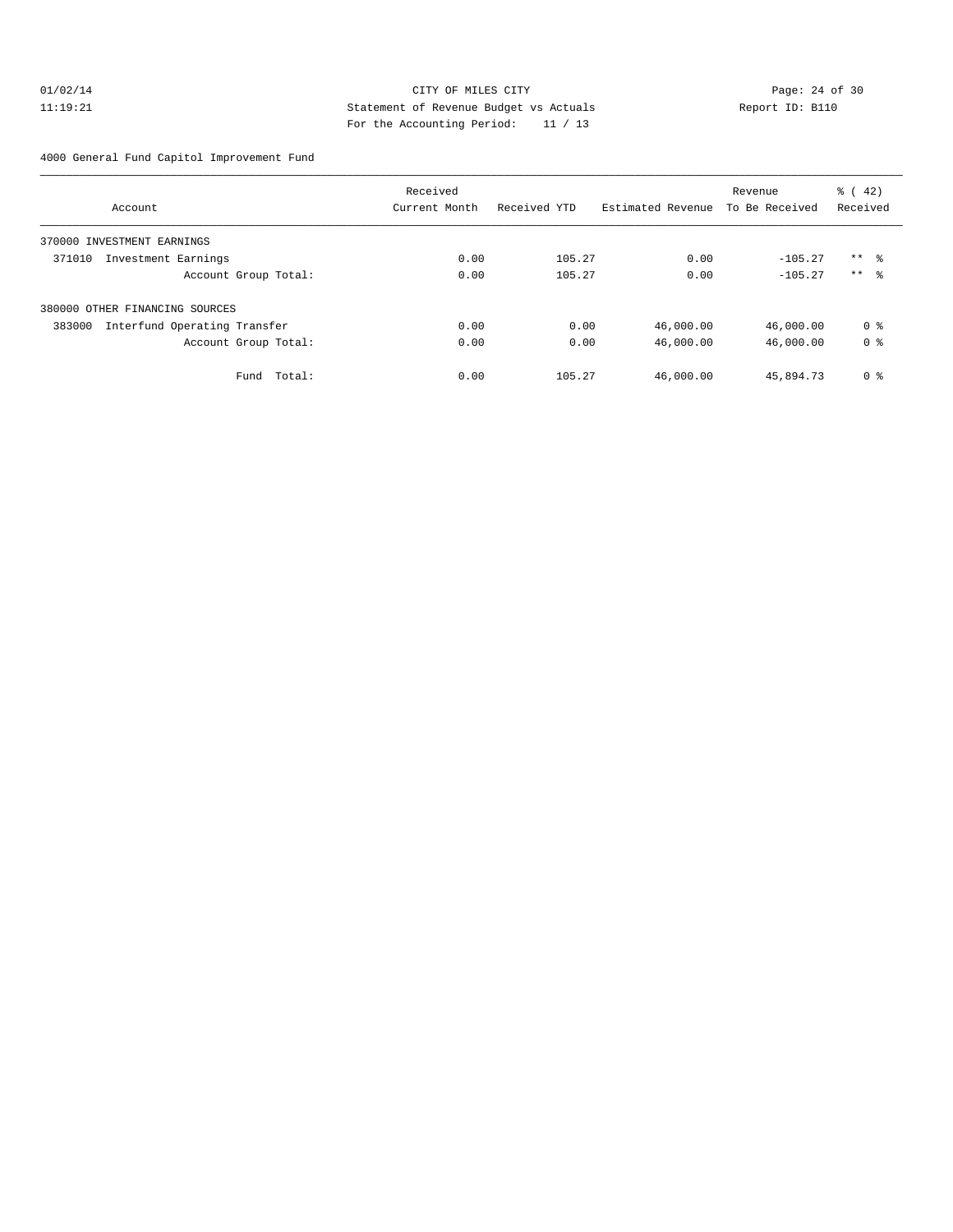## 01/02/14 Page: 25 of 30 11:19:21 Statement of Revenue Budget vs Actuals Report ID: B110 For the Accounting Period: 11 / 13

4060 CAPITAL IMPROV-PUBLIC WORKS

|        | Account                            | Received<br>Current Month | Received YTD | Estimated Revenue | Revenue<br>To Be Received | % (42)<br>Received      |
|--------|------------------------------------|---------------------------|--------------|-------------------|---------------------------|-------------------------|
|        |                                    |                           |              |                   |                           |                         |
|        | 320000 LICENSES AND PERMITS        |                           |              |                   |                           |                         |
| 323040 | Other Miscellaneous Permits        | 600.00                    | 3,150.00     | 2,500.00          | $-650.00$                 | $126$ %                 |
|        | Account Group Total:               | 600.00                    | 3,150.00     | 2,500.00          | $-650.00$                 | $126$ %                 |
|        | 340000 Charges for Services        |                           |              |                   |                           |                         |
| 343014 | Street Cleaning                    | 0.00                      | 0.00         | 8,490.00          | 8,490.00                  | 0 <sup>8</sup>          |
| 343016 | Prkg Vio/Off Str-Impnd Fees        | 0.00                      | 15.00        | 500.00            | 485.00                    | 3 <sup>8</sup>          |
| 343018 | Sale of Street & Roadway Materials | 0.00                      | 1,600.50     | 0.00              | $-1,600.50$               | $***$ $=$ $\frac{6}{5}$ |
|        | Account Group Total:               | 0.00                      | 1,615.50     | 8,990.00          | 7,374.50                  | 18 <sup>8</sup>         |
|        | 370000 INVESTMENT EARNINGS         |                           |              |                   |                           |                         |
| 371010 | Investment Earnings                | 0.00                      | 42.87        | 0.00              | $-42.87$                  | $\star\star$<br>ু ৯     |
|        | Account Group Total:               | 0.00                      | 42.87        | 0.00              | $-42.87$                  | $***$ $\approx$         |
|        | 380000 OTHER FINANCING SOURCES     |                           |              |                   |                           |                         |
| 383000 | Interfund Operating Transfer       | 0.00                      | 0.00         | 20,000.00         | 20,000.00                 | 0 <sup>8</sup>          |
|        | Account Group Total:               | 0.00                      | 0.00         | 20,000.00         | 20,000.00                 | 0 <sup>8</sup>          |
|        | Fund Total:                        | 600.00                    | 4,808.37     | 31,490.00         | 26,681.63                 | 15 <sup>8</sup>         |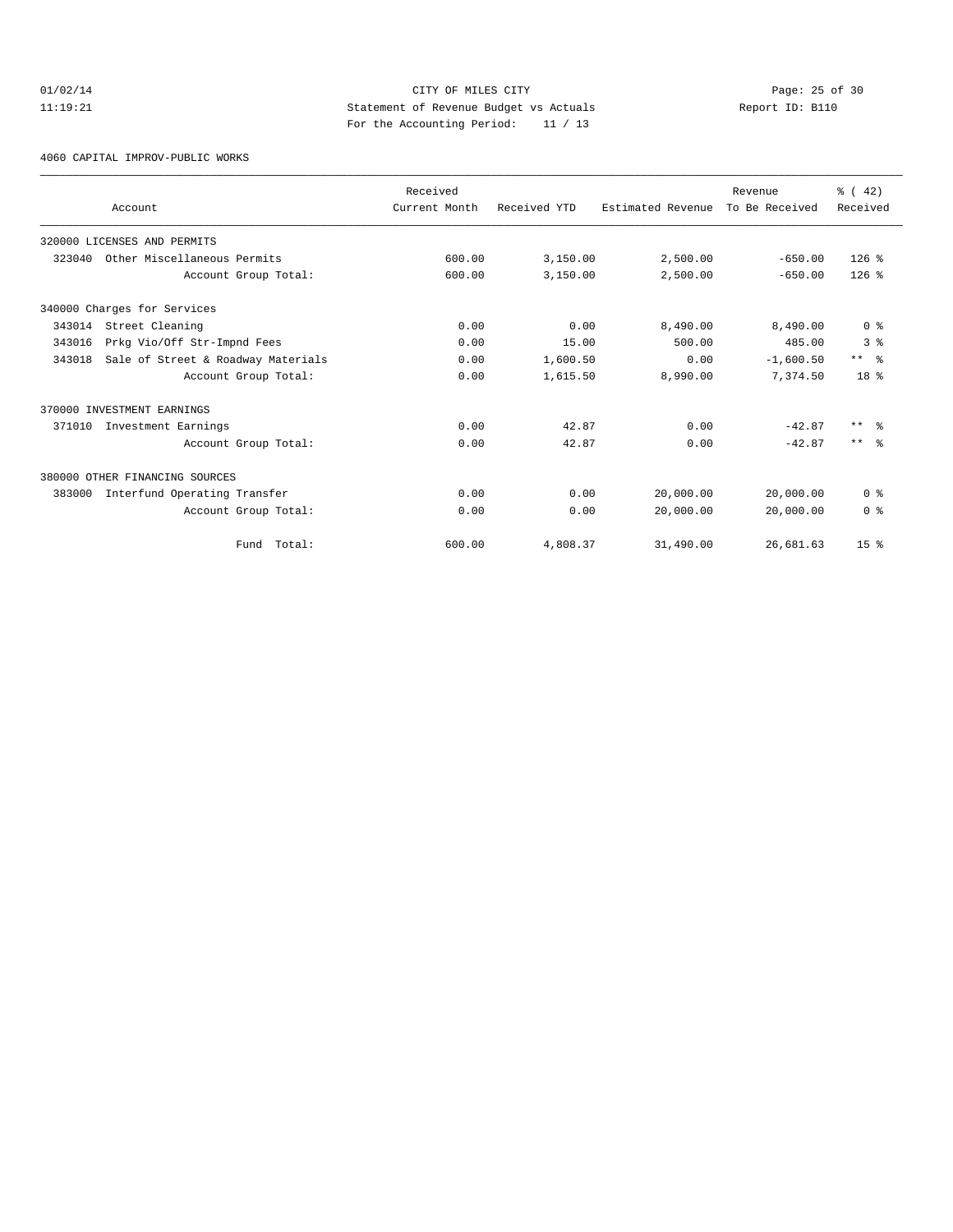# 01/02/14 CITY OF MILES CITY<br>11:19:21 Statement of Revenue Budget vs Actuals<br>11.19:21 Page: 26 of 30<br>Page: 26 of 30<br>Page: 26 of 30<br>Page: 26 of 30 11:19:21 Statement of Revenue Budget vs Actuals Report ID: B110 For the Accounting Period: 11 / 13

5210 WATER UTILITY

|        | Account                           | Received<br>Current Month | Received YTD | Estimated Revenue To Be Received | Revenue       | % (42)<br>Received   |
|--------|-----------------------------------|---------------------------|--------------|----------------------------------|---------------|----------------------|
|        | 330000 INTERGOVERNMENTAL REVENUES |                           |              |                                  |               |                      |
| 331075 | DEO Grant-EECBG Interface Grant   | 0.00                      | 0.00         | 3,764.00                         | 3,764.00      | 0 <sup>8</sup>       |
| 331076 | Petro Spill Reimbursement-DEQ     | 23,350.19                 | 23,350.19    | 0.00                             | $-23, 350.19$ | $***$ $ \frac{6}{9}$ |
|        | Account Group Total:              | 23,350.19                 | 23,350.19    | 3,764.00                         | $-19,586.19$  | $620*$               |
|        | 340000 Charges for Services       |                           |              |                                  |               |                      |
| 341075 | Serv/Cnty-Interlocal Agmt         | 0.00                      | 0.00         | 3,764.00                         | 3,764.00      | 0 <sup>8</sup>       |
| 343021 | Metered Water Sales               | 136,180.27                | 952,651.18   | 1,950,000.00                     | 997, 348.82   | 49.8                 |
| 343022 | Unmetered Water Sales/Chrgoffs    | 20.43                     | 884.88       | 1,800.00                         | 915.12        | 49 %                 |
| 343023 | Bulk Water Sales                  | 982.71                    | 4,878.91     | 4,500.00                         | $-378.91$     | 108 <sup>8</sup>     |
| 343025 | Hookup Fee                        | 0.00                      | 14,520.00    | 12,000.00                        | $-2,520.00$   | $121$ %              |
| 343026 | Water Install/Tap Chrgs/Labor     | 555.00                    | 630.00       | 8,000.00                         | 7,370.00      | 8 <sup>8</sup>       |
| 343027 | Chq for Wtr Dept. Serv            | 144.00                    | 287.00       | 500.00                           | 213.00        | 57%                  |
| 343029 | Curb Stop Replacement Fee         | 3,559.00                  | 17,961.29    | 41,880.00                        | 23,918.71     | 43%                  |
|        | Account Group Total:              | 141, 441.41               | 991,813.26   | 2,022,444.00                     | 1,030,630.74  | 49 %                 |
|        | 360000 MISCELLANEOUS REVENUE      |                           |              |                                  |               |                      |
| 362040 | \$2.00 State Assessment Fee       | 0.00                      | 7.246.00     | 0.00                             | $-7, 246, 00$ | $***$ $%$            |
|        | Account Group Total:              | 0.00                      | 7,246.00     | 0.00                             | $-7, 246.00$  | $***$ $ \frac{6}{6}$ |
|        | 370000 INVESTMENT EARNINGS        |                           |              |                                  |               |                      |
| 371010 | Investment Earnings               | 0.00                      | 1,981.20     | 6,000.00                         | 4,018.80      | 33 <sup>8</sup>      |
|        | Account Group Total:              | 0.00                      | 1,981.20     | 6,000.00                         | 4,018.80      | 33 <sup>8</sup>      |
|        | Fund Total:                       | 164,791.60                | 1,024,390.65 | 2,032,208.00                     | 1,007,817.35  | $50*$                |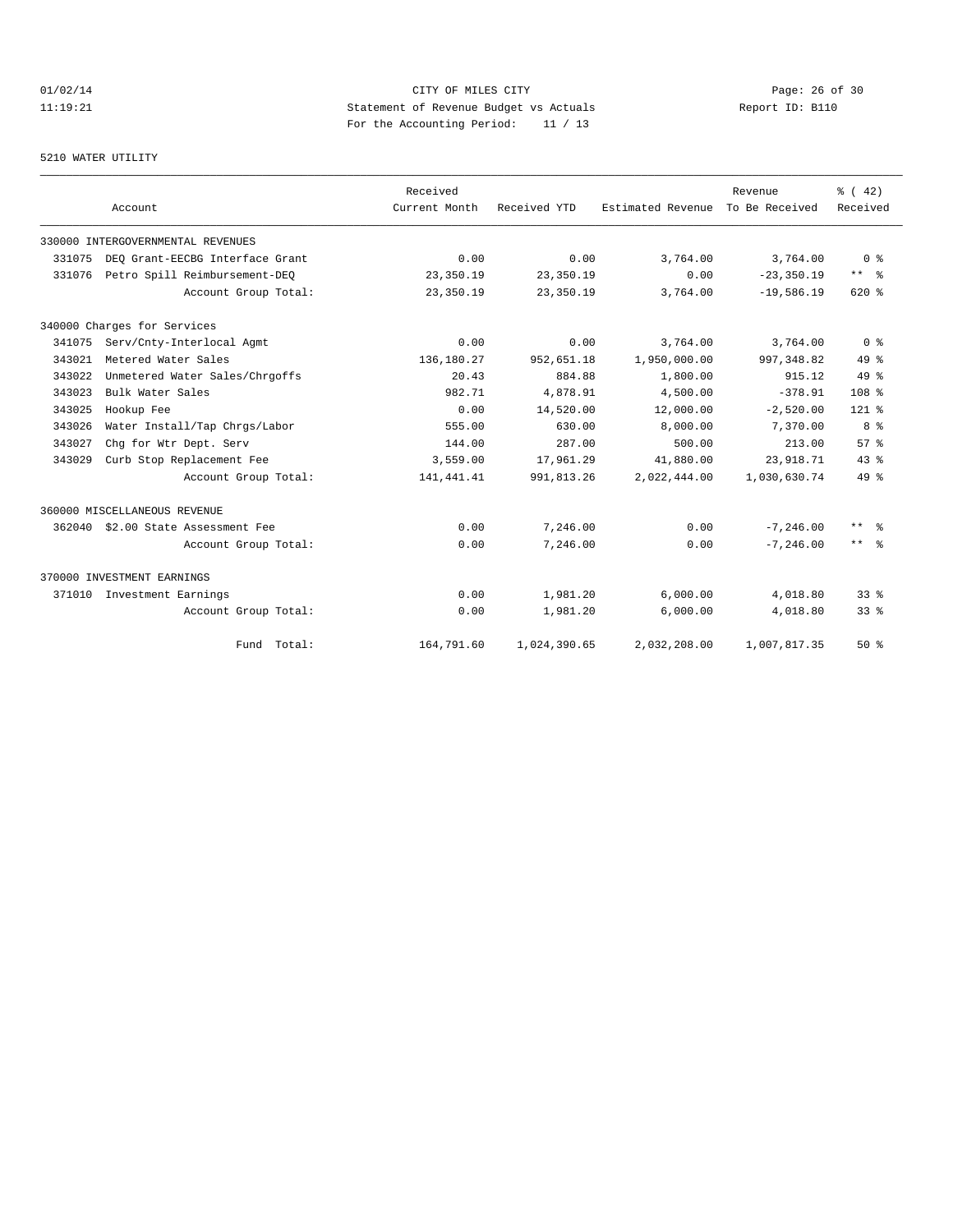## 01/02/14 Page: 27 of 30 11:19:21 Statement of Revenue Budget vs Actuals Report ID: B110 For the Accounting Period: 11 / 13

#### 5310 SEWER UTILITY

|        |                                           | Received      |              |                   | Revenue        | % (42)           |
|--------|-------------------------------------------|---------------|--------------|-------------------|----------------|------------------|
|        | Account                                   | Current Month | Received YTD | Estimated Revenue | To Be Received | Received         |
|        | 330000 INTERGOVERNMENTAL REVENUES         |               |              |                   |                |                  |
| 334120 | TSEP Grant                                | 0.00          | 0.00         | 500,000.00        | 500,000.00     | 0 <sup>8</sup>   |
|        | Account Group Total:                      | 0.00          | 0.00         | 500,000.00        | 500,000.00     | 0 <sup>8</sup>   |
|        | 340000 Charges for Services               |               |              |                   |                |                  |
| 341075 | Serv/Cnty-Interlocal Agmt                 | 0.00          | 0.00         | 1,500.00          | 1,500.00       | 0 <sup>8</sup>   |
| 343031 | Sewer Service Charges                     | 91,124.81     | 454, 326.39  | 1,028,304.00      | 573,977.61     | 44 %             |
| 343032 | Sewer Installation Charges/Chrgoffs       | 20.42         | 358.83       | 1,200.00          | 841.17         | $30*$            |
| 343033 | Hookup Fee                                | 0.00          | 9,760.00     | 5,000.00          | $-4,760.00$    | 195 <sub>8</sub> |
| 343034 | Treatment Facilities Fees                 | 135.00        | 740.00       | 3,000.00          | 2,260.00       | $25$ $%$         |
| 343036 | Miscellaneous Sewer Revenue (Labor)       | 0.00          | 0.00         | 2,000.00          | 2,000.00       | 0 <sup>8</sup>   |
| 343037 | Baker Road Etc.                           | 781.33        | 3,937.01     | 8,200.00          | 4,262.99       | $48*$            |
| 343038 | RURAL SWR DIST #1                         | 0.00          | 0.00         | 23,000.00         | 23,000.00      | 0 <sup>8</sup>   |
|        | Account Group Total:                      | 92,061.56     | 469, 122. 23 | 1,072,204.00      | 603,081.77     | $44*$            |
|        | 360000 MISCELLANEOUS REVENUE              |               |              |                   |                |                  |
| 361010 | Land Rental                               | 0.00          | 2,575.90     | 2,500.00          | $-75.90$       | 103 <sub>8</sub> |
| 362020 | MISC REVENUE                              | 0.00          | 0.00         | 8,300,805.00      | 8,300,805.00   | 0 <sup>8</sup>   |
|        | Account Group Total:                      | 0.00          | 2,575.90     | 8,303,305.00      | 8,300,729.10   | 0 <sup>8</sup>   |
|        | 370000 INVESTMENT EARNINGS                |               |              |                   |                |                  |
|        | 371010 Investment Earnings                | 0.00          | 570.79       | 3,000.00          | 2,429.21       | 19 <sup>8</sup>  |
|        | Account Group Total:                      | 0.00          | 570.79       | 3,000.00          | 2,429.21       | 19 <sup>°</sup>  |
|        | 380000 OTHER FINANCING SOURCES            |               |              |                   |                |                  |
|        | 381070 Proceeds from Notes/Loans/Intercap | 0.00          | $-54,522.60$ | 1,324,500.00      | 1,379,022.60   | $-4$ %           |
|        | Account Group Total:                      | 0.00          | $-54,522.60$ | 1,324,500.00      | 1,379,022.60   | $-4$ %           |
|        | Fund Total:                               | 92,061.56     | 417,746.32   | 11,203,009.00     | 10,785,262.68  | 4%               |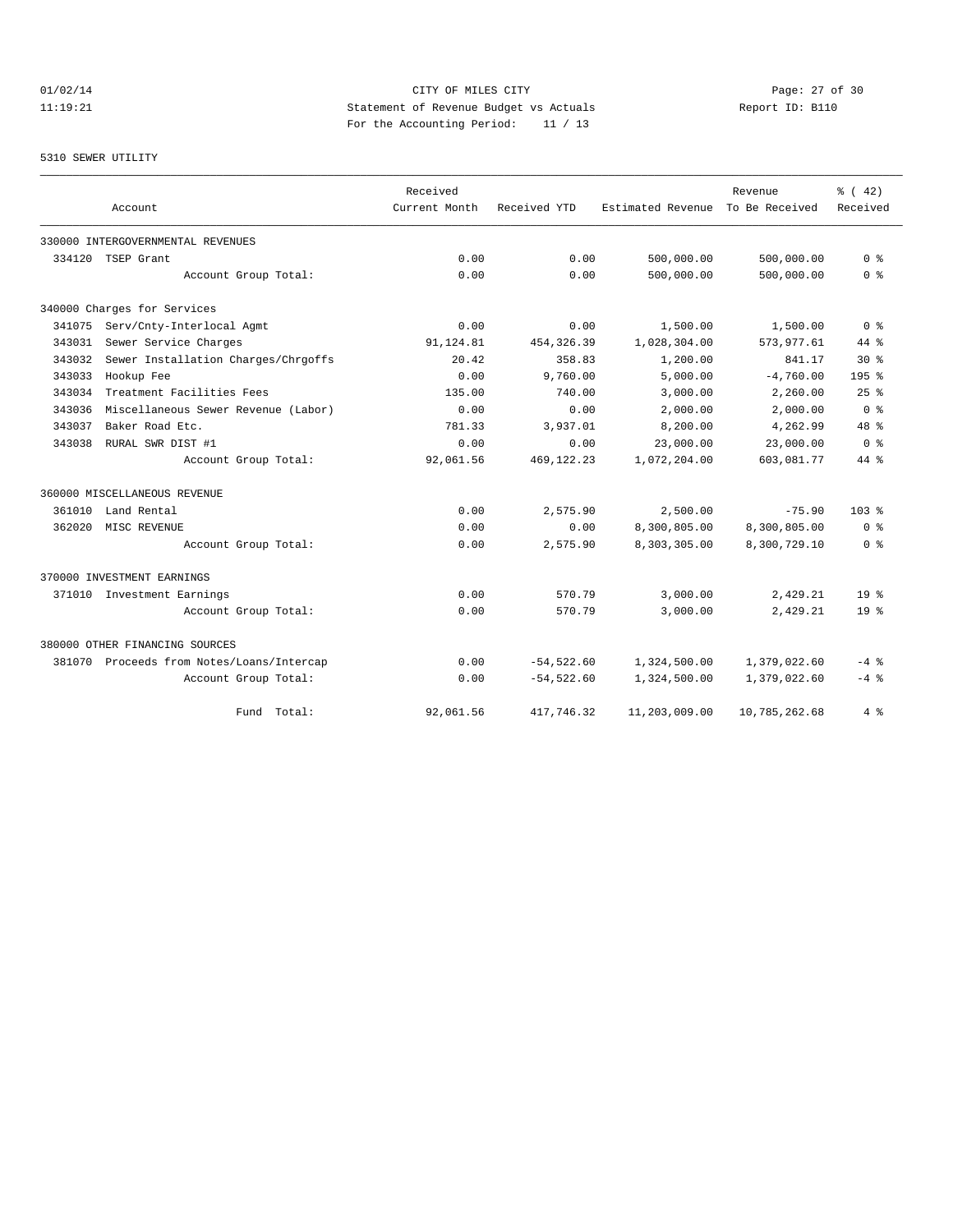# 01/02/14 Page: 28 of 30 11:19:21 Statement of Revenue Budget vs Actuals Report ID: B110 For the Accounting Period: 11 / 13

#### 5510 AMBULANCE FUND

|              | Account                                | Received<br>Current Month | Received YTD | Estimated Revenue | Revenue<br>To Be Received | % (42)<br>Received |
|--------------|----------------------------------------|---------------------------|--------------|-------------------|---------------------------|--------------------|
|              |                                        |                           |              |                   |                           |                    |
| 310000 TAXES |                                        |                           |              |                   |                           |                    |
| 311010       | Real Property Taxes                    | 3,183.55                  | 3,496.89     | 6,500.00          | 3,003.11                  | $54$ $%$           |
| 311020       | Personal Property Taxes                | 7.99                      | 21.85        | 650.00            | 628.15                    | 3 <sup>8</sup>     |
| 312000       | Penalty & Interest on Delinquent Taxes | 0.59                      | 13.66        | 40.00             | 26.34                     | $34$ $%$           |
|              | Account Group Total:                   | 3,192.13                  | 3,532.40     | 7,190.00          | 3,657.60                  | 49 %               |
|              | 330000 INTERGOVERNMENTAL REVENUES      |                           |              |                   |                           |                    |
| 331040       | Medicaid Supplemental Program-State    | 0.00                      | 0.00         | 3,700.00          | 3,700.00                  | 0 <sup>8</sup>     |
|              | Account Group Total:                   | 0.00                      | 0.00         | 3,700.00          | 3,700.00                  | 0 <sup>8</sup>     |
|              | 340000 Charges for Services            |                           |              |                   |                           |                    |
| 341075       | Serv/Cnty-Interlocal Agmt              | 0.00                      | 0.00         | 35,747.00         | 35,747.00                 | 0 <sup>8</sup>     |
| 342026       | Ambulance Charges                      | 72,646.85                 | 292,496.78   | 824,085.00        | 531,588.22                | 35 <sup>8</sup>    |
| 342027       | Ambulance Standby                      | 0.00                      | 3,900.00     | 7,500.00          | 3,600.00                  | $52$ $%$           |
|              | Account Group Total:                   | 72,646.85                 | 296, 396, 78 | 867, 332, 00      | 570,935.22                | $34$ $%$           |
|              | 360000 MISCELLANEOUS REVENUE           |                           |              |                   |                           |                    |
| 366010       | Misc- From Charge off Accts            | 0.00                      | 0.00         | 5,500.00          | 5,500.00                  | 0 <sup>8</sup>     |
|              | Account Group Total:                   | 0.00                      | 0.00         | 5,500.00          | 5,500.00                  | 0 <sup>8</sup>     |
|              | 370000 INVESTMENT EARNINGS             |                           |              |                   |                           |                    |
| 371010       | Investment Earnings                    | 0.00                      | 0.00         | 499.00            | 499.00                    | 0 <sup>8</sup>     |
|              | Account Group Total:                   | 0.00                      | 0.00         | 499.00            | 499.00                    | 0 <sup>8</sup>     |
|              | Fund Total:                            | 75,838.98                 | 299,929.18   | 884, 221.00       | 584, 291.82               | $34$ $%$           |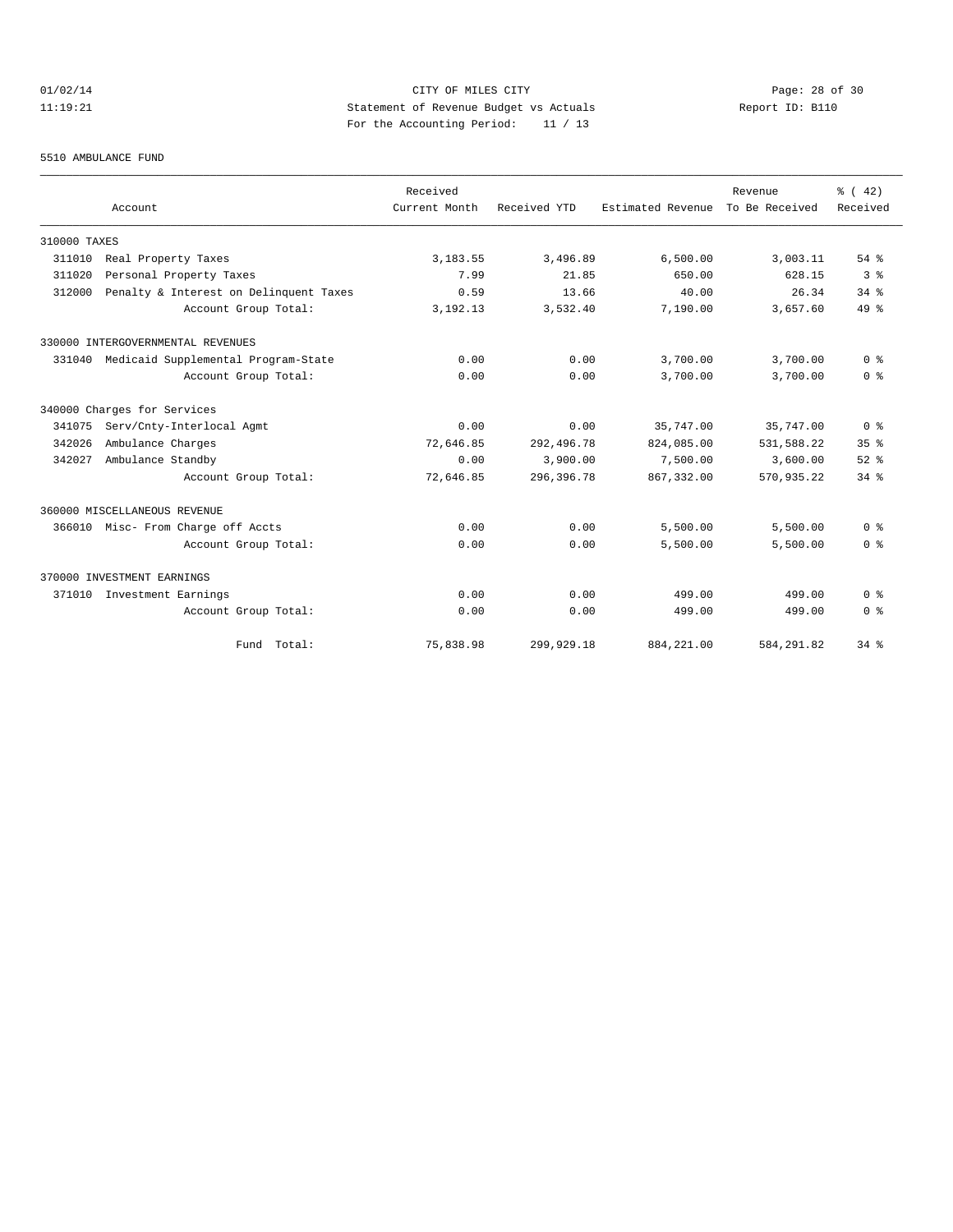# 01/02/14 Page: 29 of 30 11:19:21 Statement of Revenue Budget vs Actuals Report ID: B110 For the Accounting Period: 11 / 13

#### 5610 AIRPORT OPERATING

|              |                                        | Received      |              |                   | Revenue        | % (42)             |
|--------------|----------------------------------------|---------------|--------------|-------------------|----------------|--------------------|
|              | Account                                | Current Month | Received YTD | Estimated Revenue | To Be Received | Received           |
| 310000 TAXES |                                        |               |              |                   |                |                    |
| 311010       | Real Property Taxes                    | 4,774.58      | 5,213.99     | 9,000.00          | 3,786.01       | 58 %               |
| 311020       | Personal Property Taxes                | 11.98         | 32.77        | 1,400.00          | 1,367.23       | 2 <sup>8</sup>     |
| 312000       | Penalty & Interest on Delinquent Taxes | 0.74          | 12.41        | 50.00             | 37.59          | $25$ $\frac{6}{5}$ |
|              | Account Group Total:                   | 4,787.30      | 5,259.17     | 10,450.00         | 5,190.83       | $50*$              |
|              | 330000 INTERGOVERNMENTAL REVENUES      |               |              |                   |                |                    |
| 331129       | Federal Aeronautics Admin Grant        | 59,827.00     | 59,827.00    | 0.00              | $-59,827.00$   | $***$<br>- 옹       |
|              | Account Group Total:                   | 59,827.00     | 59,827.00    | 0.00              | $-59,827.00$   | $***$ $ -$         |
|              | 340000 Charges for Services            |               |              |                   |                |                    |
| 341075       | Serv/Cnty-Interlocal Agmt              | 0.00          | 0.00         | 22,000.00         | 22,000.00      | 0 <sup>8</sup>     |
| 343061       | Landing Fees                           | 0.00          | 0.00         | 10,000.00         | 10,000.00      | 0 <sup>8</sup>     |
| 343062       | Aviation Fuel                          | 23,698.39     | 196,291.30   | 380,000.00        | 183,708.70     | $52$ $%$           |
| 343064       | Hangar Rent                            | 3,727.80      | 10,363.00    | 36, 223.00        | 25,860.00      | 29%                |
| 343065       | Building Rentals                       | 5,097.06      | 14, 122.65   | 51,000.00         | 36,877.35      | $28$ %             |
| 343067       | Other - Miscellaneous                  | 0.00          | 0.00         | 5,000.00          | 5,000.00       | 0 <sup>8</sup>     |
|              | Account Group Total:                   | 32,523.25     | 220,776.95   | 504,223.00        | 283, 446.05    | 44 %               |
|              | 360000 MISCELLANEOUS REVENUE           |               |              |                   |                |                    |
| 361010       | Land Rental                            | 2,111.64      | 8,199.10     | 25,000.00         | 16,800.90      | $33*$              |
| 362020       | MISC REVENUE                           | 230.00        | 864.38       | 3,000.00          | 2,135.62       | 29%                |
|              | Account Group Total:                   | 2,341.64      | 9,063.48     | 28,000.00         | 18,936.52      | $32*$              |
|              | 370000 INVESTMENT EARNINGS             |               |              |                   |                |                    |
|              | 371010 Investment Earnings             | 0.00          | 82.59        | 200.00            | 117.41         | $41*$              |
|              | Account Group Total:                   | 0.00          | 82.59        | 200.00            | 117.41         | $41*$              |
|              | Fund Total:                            | 99, 479.19    | 295,009.19   | 542,873.00        | 247,863.81     | $54$ $%$           |